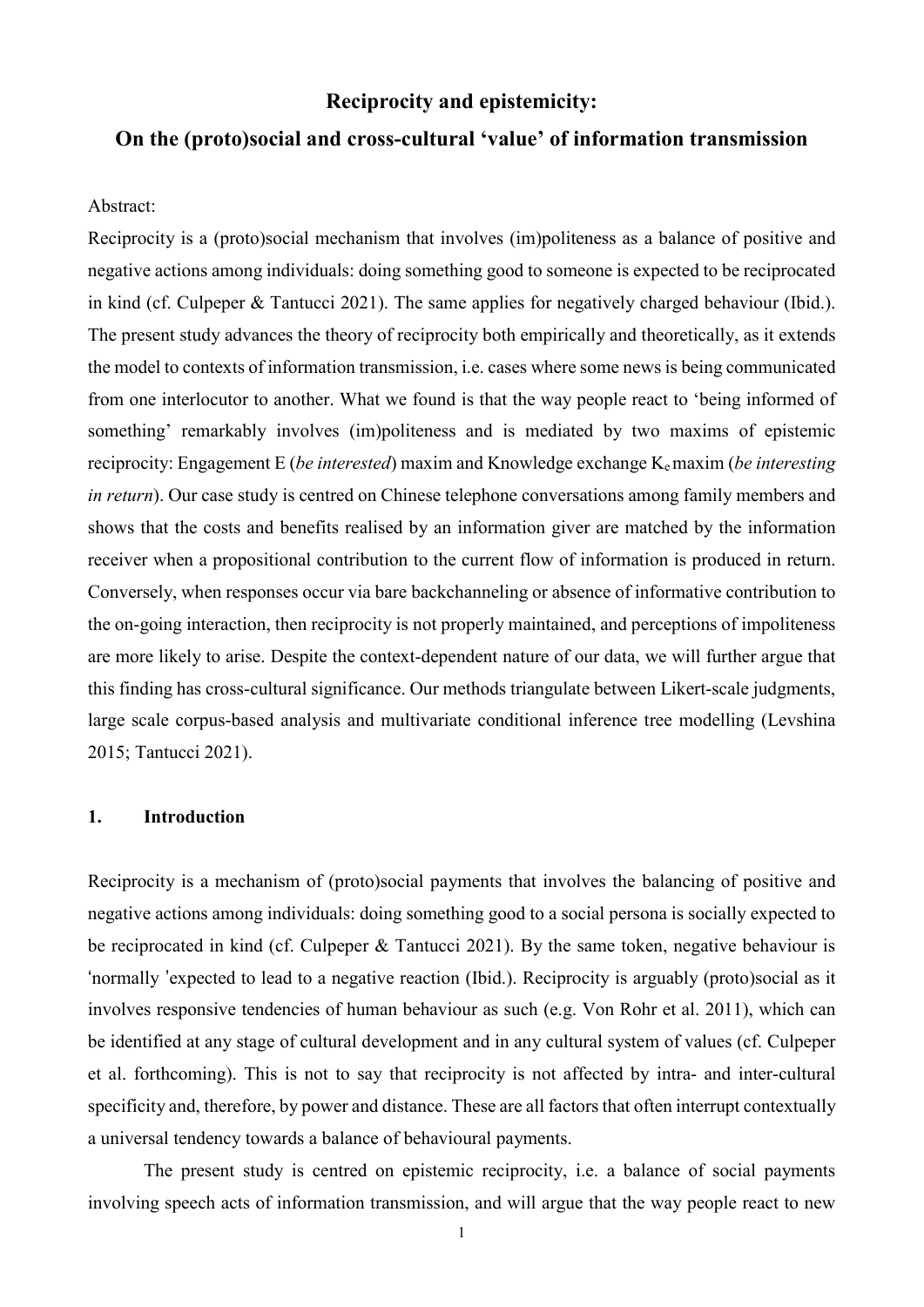information involves (im)politeness. In particular, we will show that, in the context of Chinese telephone conversations among family members, the costs and benefits realised by an information giver are perceived to be matched by the information receiver when a propositionally full and engaging contribution to the current flow of information is produced in return. On the other hand, reciprocity impoliteness is more likely to arise with silence, mere acknowledgment of what was said or absence of knowledge exchange as part of the on-going interaction. These are cases where the information receiver 'does less than expected' in return to receiving a piece of information. We will propose that two fundamental maxims determine the repayment of costs and benefits needed to maintain epistemic reciprocity: the Engagement E maxim (*be interested*) and Knowledge exchange Ke maxim (*be interesting in return*).

The research questions of this study are restricted to the contextual environment of telephone conversations among Chinese family members. However in section 5 we will argue that they can provide a baseline for cross-linguistic speculations. Our research questions are respectively:

- How do people enact reciprocity in contexts of information transmission?
- How do information recipients (IR) reciprocate the costs and benefits produced by information givers (IG)?
- To what degree epistemic status, culture specificity and illocutionary force affect the reciprocity of information transmission?
- Is it possible to identify some interactional maxims that determine the balance of epistemic reciprocity?

The present paper is structured as follows: Section 2 introduces the notion of reciprocity. Section 3 discusses the concept of information transmission from a pragmatic and ecological perspective and in relation to social reciprocity. Section 4 is devoted to the data retrieval and the results of this study, both derived from a Likert-scale questionnaire and a large-scale corpus-based enquiry. In section 5 we formulate respectively the  $E$  and  $K_e$  maxims of epistemic reciprocity. Our conclusions are given in section 6.

### **2. Reciprocity**

Despite having played an important role in social and evolutionary psychology (i.a. Trivers 1971; Alexander 1980; Cosmides & Tooby 1992; Gintis et al 2008; Barclay 2012), reciprocity has been somewhat neglected in pragmatic (im)politeness theory. In Brown & Levinson's (1987) cooperation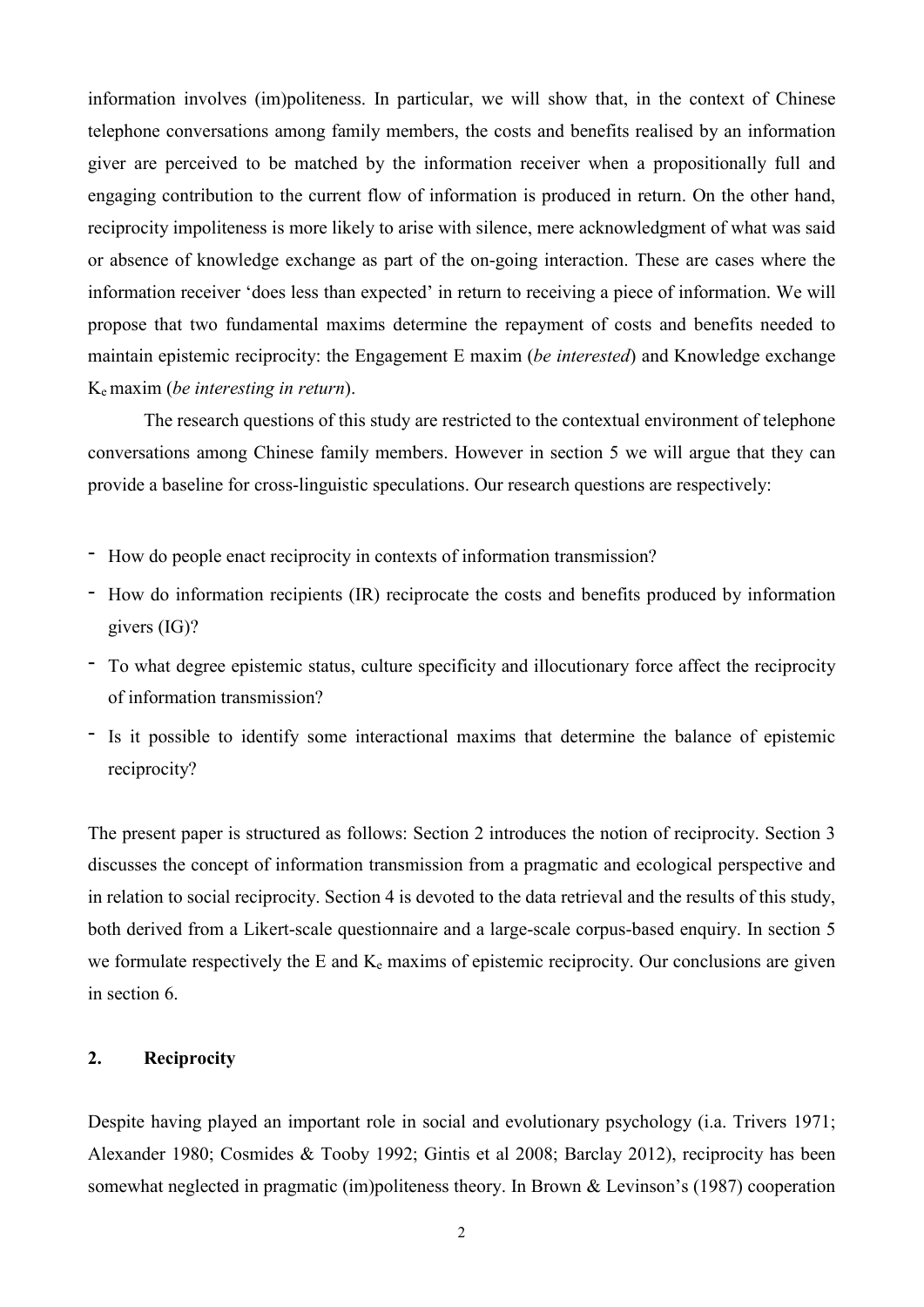and mutual self-interest are discussed with reference to interlocutors' "mutual vulnerability of face" (1987: 61). Reciprocity is discussed more explicitly, though briefly, in Spencer-Oatey's (e.g. 2008) rapport management model, especially with regard to the concept of individuals' "sociality rights", where it is stated that "the belief that costs and benefits should be 'fair 'and kept roughly in balance through the principle of reciprocity" (Spencer-Oatey, 2002: 540). More focus to the notion is given in Ohashi (2008, 2010), who proposes a "norm of reciprocity" underpinning a "debit-credit equilibrium", which is illustrated in the context of speech acts of thanking. In Ohashi's model, politeness is treated metaphorically as money, as a kind of social payment (see also e.g. Werkhofer, [1992] 2005: 170-2, 182-7; Watts, 2003: 115). Culpeper (2011: 203-7) discusses the relationship between reciprocity and (im)politeness by noting that individuals establish (im)politeness thresholds involving varying degrees of politeness or impoliteness. These thresholds are updated as the interaction unfolds, via linguistic acts that might match or mismatch one interactant's behaviour. Tantucci et al. (2018) note that (mis)matches in reciprocity naturally vary diachronically and crossculturally. Guydish et al. (2020) draw on communication accommodation theory (Gallois et al. 2005) and provide an account of 'the amount of talk' that is produced by participants, while imbalances exist depending on context and social roles.

 In Culpeper & Tantucci (2021) reciprocity is discussed as a key interactional mechanism serving a (proto)moral balance among interactants and among social groups. They establish a Principle of (Im)politeness Reciprocity (PIR), defined as:

a constraint on human interaction such that there is pressure to match the perceived or anticipated (im)politeness of other participants, thereby maintaining a balance of payments.

#### (Culpeper & Tantucci 2021: 150)

In their framework, (im)politeness reciprocity therefore underpins a balance of costs and benefits among interactants. For instance, a politely formulated request may be expected to involve 'politeness credit 'which can be reciprocated with politely formulated compliance. Conversely, an impolitely formulated insult would entail a debit, which, in turn, can be balanced with an impolitely formulated counter-insult (Ibid.). They argue that speakers make assumptions about their mutual 'balance of social payments' based on their memory of the past relevant actions of their interlocutors and the degree of (im)politeness that they perceived. This is evident also meta-linguistically, i.e. via idiomatic formulas that are present cross-culturally, such as *I owe you, I'm indebted to you, you'll pay for this, I'll remember this* and so on. With the PIR there is thus a key element of "pressure" for the matching of social payments, which is primarily – though not exclusively – afforded by obligations flowing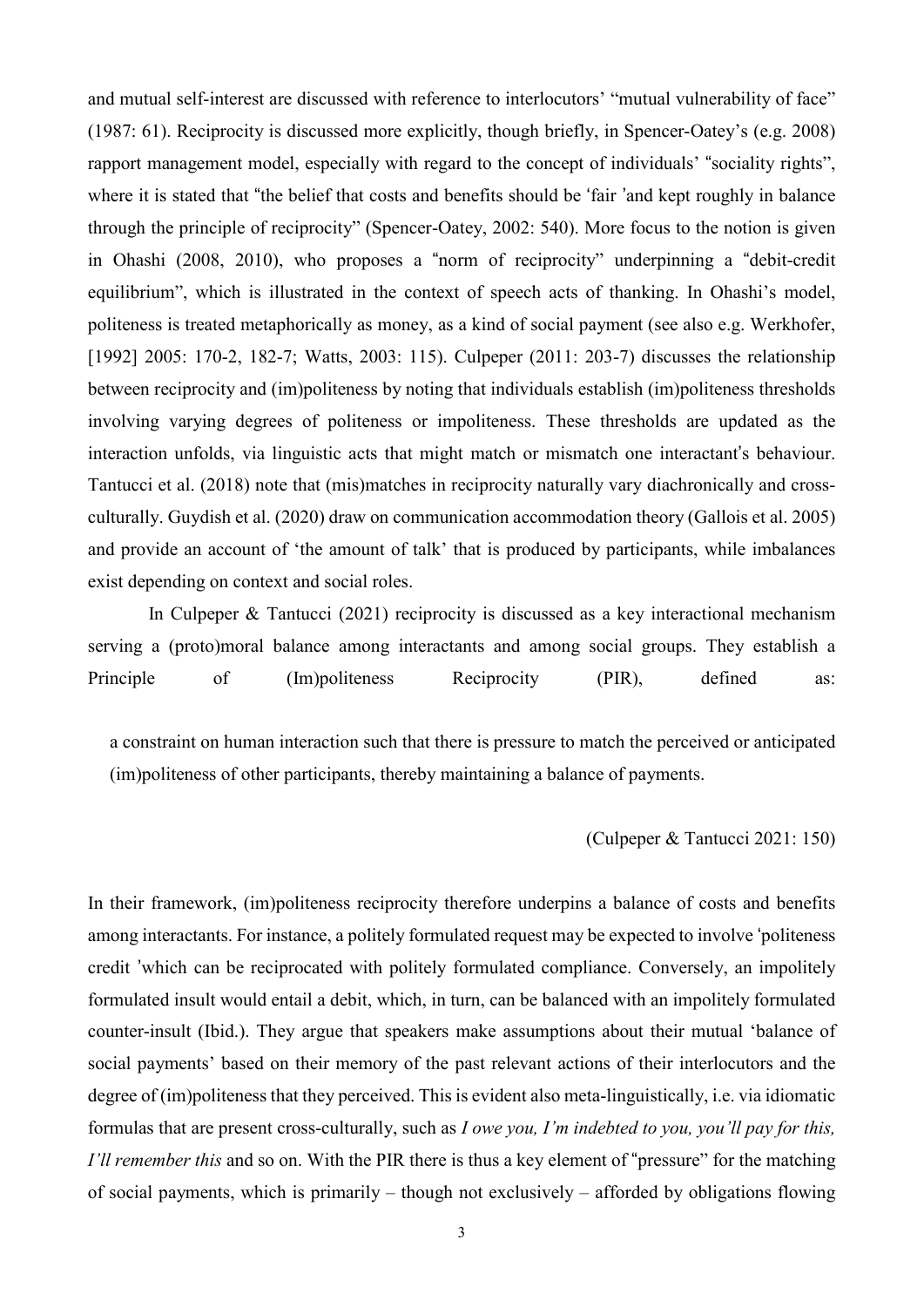from the established (or assumed) moral order of the social structure that the interactants are part of. The PIR provides the tools for a gradient approach to (im)politeness. This is because it is not centred on absolute evaluations of social behaviours (e.g. a directive being necessarily a face threat, cf. Brown & Levinson 1987), but rather on the dynamic and context dependent perception of how much should be done by a social persona A in order to –positively or negatively – repay what was done by another persona B.

### **2.1 The (proto)social dimension of reciprocity**

There is also a strand of research in evolutionary psychology which has been centred on the notion of reciprocity. Trivers (1971) discusses 'reciprocity-based altruism' as a mechanism that occurs when individuals cooperate by trading helpful acts. When the benefits to the recipient of altruistic acts are greater than the cost to the actor, both participants will benefit so long as the act is reciprocated sometime in the future, with emotions such as gratitude, sympathy, and guilt having evolved to regulate systems of reciprocity (Trivers 1985). In a similar vein, Alexander (1987) views the development of moral systems as systems of 'indirect – 'or somewhat delayed – reciprocity. From this angle, moral rules are established to control tendencies of individuals to behave selfishly (e.g., to cheat on a social exchange). This means that, for reciprocal altruism to evolve, a socio-normative mechanism of conditional repayment of costs and benefits must be in place among members of any cooperative activity in order to detect cheaters (Cosmides & Tooby 1992). It is an empirical fact that in human moral communities individuals hold one another accountable for their obligations. They do this via reactive attitudes – such as resentment and blame – to those who have reneged in acts of socalled moral protest, to which they expect/demand an appropriate response in return (Smith 2013).

Such a conceptualisation of reciprocity clearly aims to explain human socio-cultural evolution as being inherently determined by social members 'accounts of each others' behaviours over time and their expectations of future repayments. This is, in turn, what serves the idea of cooperation as collective intentionality (Tomasello 2019, 2020), which allows social members to develop moral obligations that are not simply confined to the here-and-now of an interaction, i.e. not just ones that involve joint attention and immediate intersubjectivity (Tantucci 2020, 2021; Tantucci & Wang 2020b). As Gouldner (1960: 171) points out, "[w]e owe others certain things because of what they have previously done for us, because of the history of previous interaction we have had with them". On the other hand, it would be somewhat simplistic to adopt a view of reciprocity as a mechanism that uniquely unfolds as a 'delayed 'repayment. In fact, reciprocity has been shown to be also a fundamental mechanism at play throughout single speech events or even within adjacency pairs (cf. Tantucci et al. 2018; Culpeper & Tantucci 2021). With this in mind, drawing on the intersubjective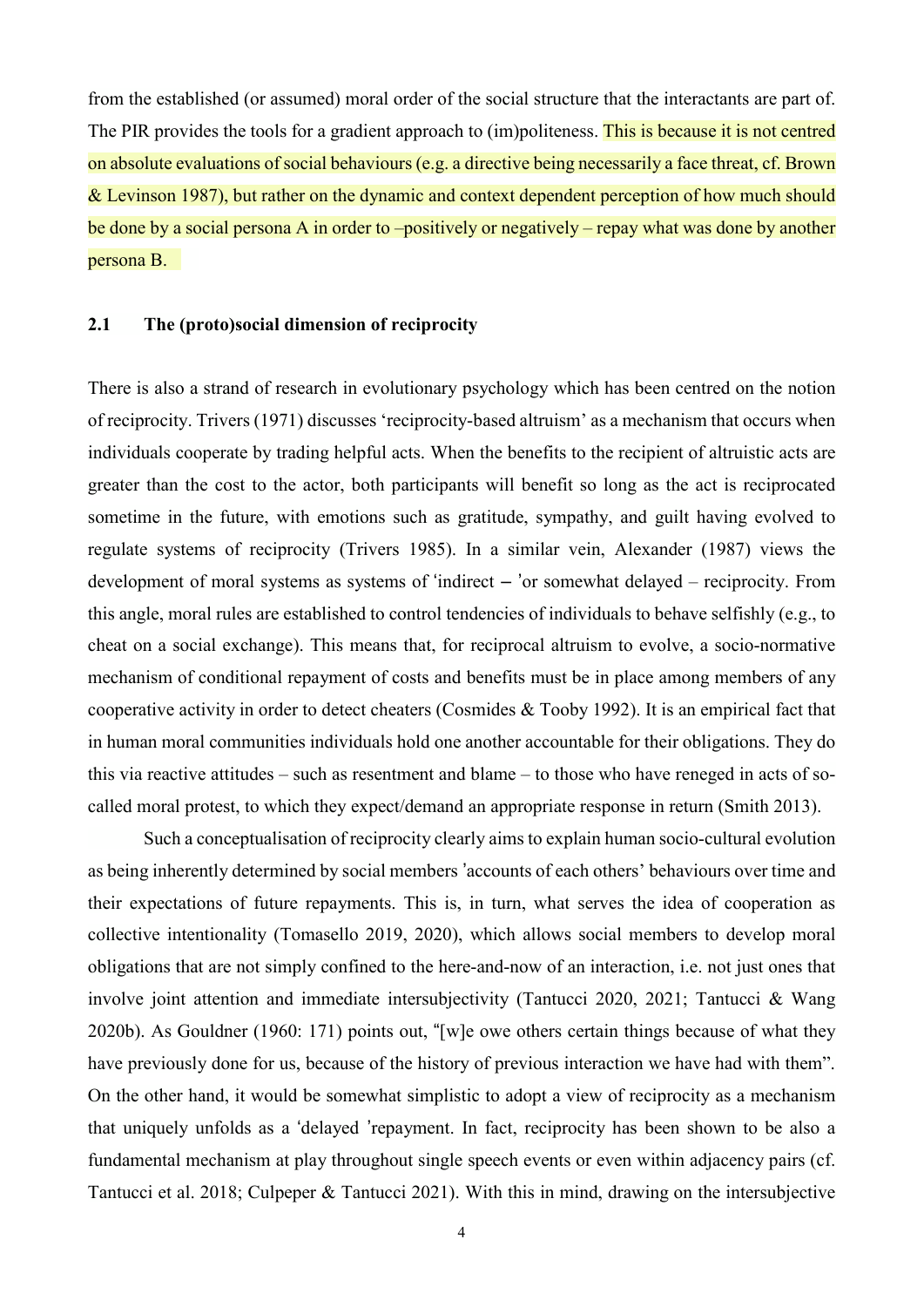continuum proposed in Tantucci (2021), a terminological distinction is in order. We therefore distinguish between **immediate reciprocity**, viz. what involves the repayment of costs and benefits realised during the immediate context of the here-and-now of an interaction, versus **extended reciprocity**, which has to do with the long-term balancing of social payments and moral obligations among the members of any social group. The present study is centred on the pragmatics of' real-time ' (mis)matches of immediate reciprocity that are realised by interlocutors when a piece of information is transmitted from an information giver (IG) to an information recipient (IR).

# **2.2 (Mis)matching reciprocity**

Reciprocal matching of politeness is often associated with conventionalised behaviours, as in recursive interactional patterns in contexts of greetings, partings, favours and thanks, requests and compliances, assertions and acknowledgements (Culpeper & Tantucci 2021). An example could be speaker A saying *good night* to B at the end of an evening spent together. At that point B will be under the social pressure to match the threshold of politeness established by A and therefore reciprocate the linguistic act with the same (or a similar) formula: *good night*. Absence of such responsive behaviour would normally produce a mismatch in reciprocity and be normally perceived as 'markedly' impolite. This is because silence would not meet the social expectation that – in that socio-cultural context – the utterance *good night* and the associated speech act should be reciprocated in kind.

Culpeper & Tantucci (2021) demonstrate that in British English different request types are normally followed by certain kinds of response, if a matching balance of reciprocity is to be maintained. For instance, conventionalised responses to requests such as *ok* match utterances formulated with the stem *Can you ...?*, but would not match potentially politer constructions such as *I would be grateful (if) ...*, for which an additional comment of reassurance, e.g. *ok, sure* would be required. The development of greetings has also been shown to be a case in point in highly conventionalised matching reciprocity. In Tantucci et al. (2018) it is shown that the constructional changes of *good morrow* in Early Modern English involve a mutual balance of interactional efforts made by the two parties. This involves the expected matching of what was said by the turn initiator. During the mid 16th and early 17th century the greeting exchange involves a mirroring behaviour by the two parties via usage of the ditransitive [*good morrow* to NP] construction, while towards the end of the 17th century a balanced exchange of interactional efforts was reached via the [*good morrow*  VOCATIVE] construction. Exceptional absence of the to NP component, first, and the VOCATIVE one, later could possibly generate ad hoc inferences, with likely chances of producing a 'downward shift 'in reciprocity, i.e. the perception of some impoliteness imbalance.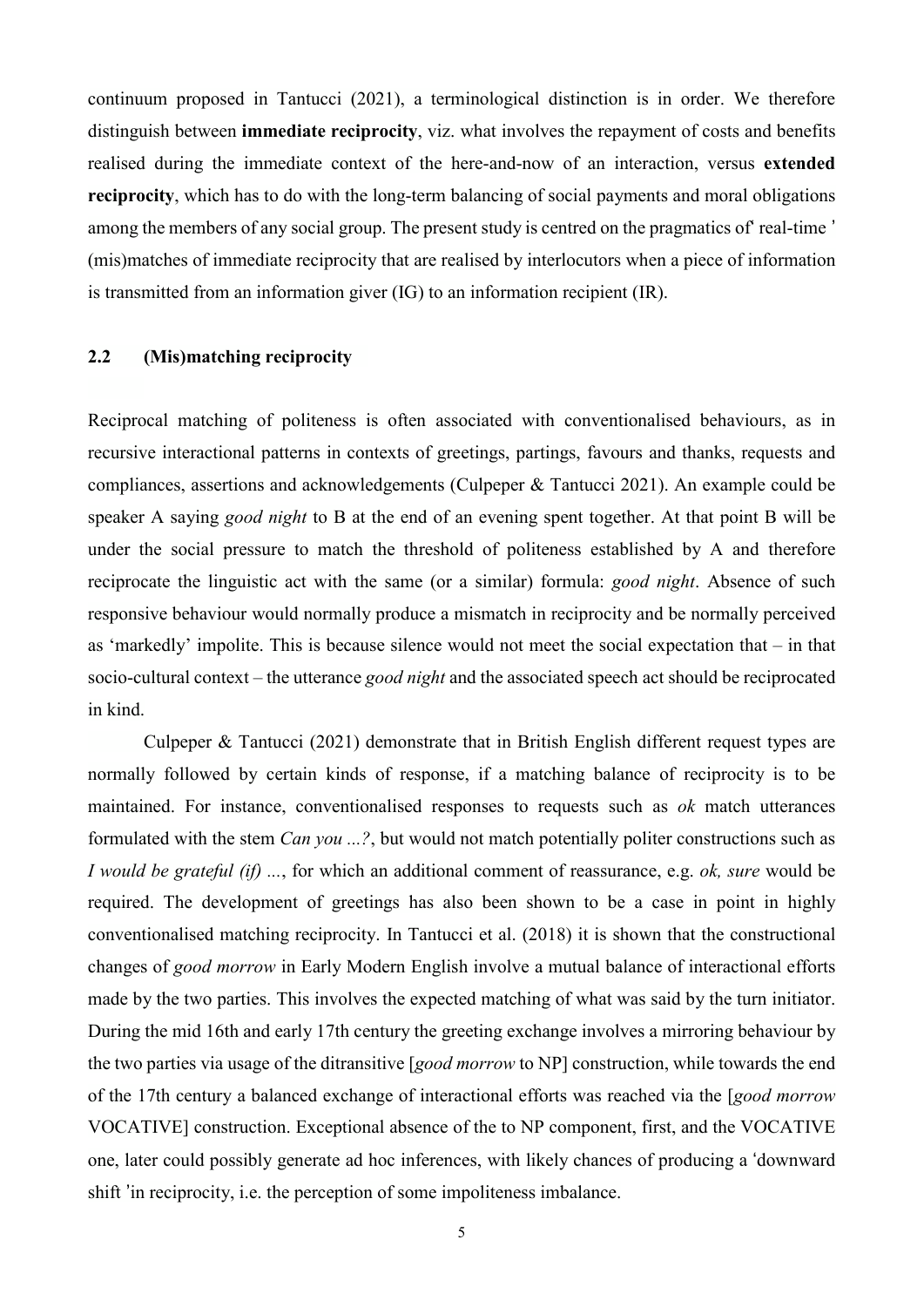Accordingly, Culpeper & Tantucci (2021) note that deviations from the PIR are not uncommon as they can trigger further inferencing and suggest that (im)politeness mismatches involve linguistic markedness (cf. Levinson 2000 M-principle on marked 'abnormality') e.g. more prolix or periphrastic forms, infrequent or non-neutral forms, or unexpected absence of linguistic material (e.g. silence in response to a greeting). Usami (2002) notes how (im)polite downshifts and upshifts inherently "reflect the power relationships between the speaker and the addressee" (2002: 204) in Japanese interaction. This has been shown to be true also for contextually situated exchanges in British English (cf. Culpeper & Tantucci 2021: 161).

#### **3. Information transmission as (proto)social cooperation**

Different from greetings and requests, information transmission hinges on the sharing of information among interactants and linguistic structures on how to update their world knowledge (cf. van Eijck & Visser 2010; Levinson 2012). Sperber et al. (2010) note that information transmission involves selection of partners for cooperation, including moral evaluation, monitoring of reliability and vigilance towards cheating (e.g. Cosmides and Tooby, 2005; Harris & Nunez 1996) and contributes to the reliability of people 'reputations, which is key for selecting cooperative partners (e.g. Alexander 1987; Nowak & Sigmund 1998; Milinski et al. 2002). Indeed, speech acts of information transmission contribute to the establishment of the image and reputation of the interlocutors in their community of speakers, with obvious repercussions on whether they can be considered socially reliable, trustful or engaging individuals. This is true for information givers (IG), but also for information recipients (IR) and the way the latter overtly express their cooperative engagement towards the information they are receiving. Most conventionalised ways to enact this are forms of backchanneling, including nodding, pragmatic markers of agreement such as the English *yeah*, *absolutely*, strategies of alignment and so on. These are extremely frequent across languages and cultures, suggesting that the very condition of 'being informed' distinctively involves IR's pressure to repay IG's costs and benefits.

From an ecological perspective, transmission of information is far from being a neutral event. Firstly, the assessment of the validity of information may have contingent effects. I may be told by the member of my tribe called 'James' that behind the bushes ahead of me *the road is safe*, whereas in reality a dangerous predator is there, ready for its next meal. Related to contingent effects of representatives are also long-term effects that may affect the social image of information givers (IG): after finding out that there was indeed a predator behind those bushes, it would not be beneficial for my survival to further rely on information given by James in the future. This mechanism has been studied throughout ontogeny, as children by the age of 4 start processing the reliability of informants, socially problematise the evidential status of propositions (e.g. Author 2021; Authors 2021) and take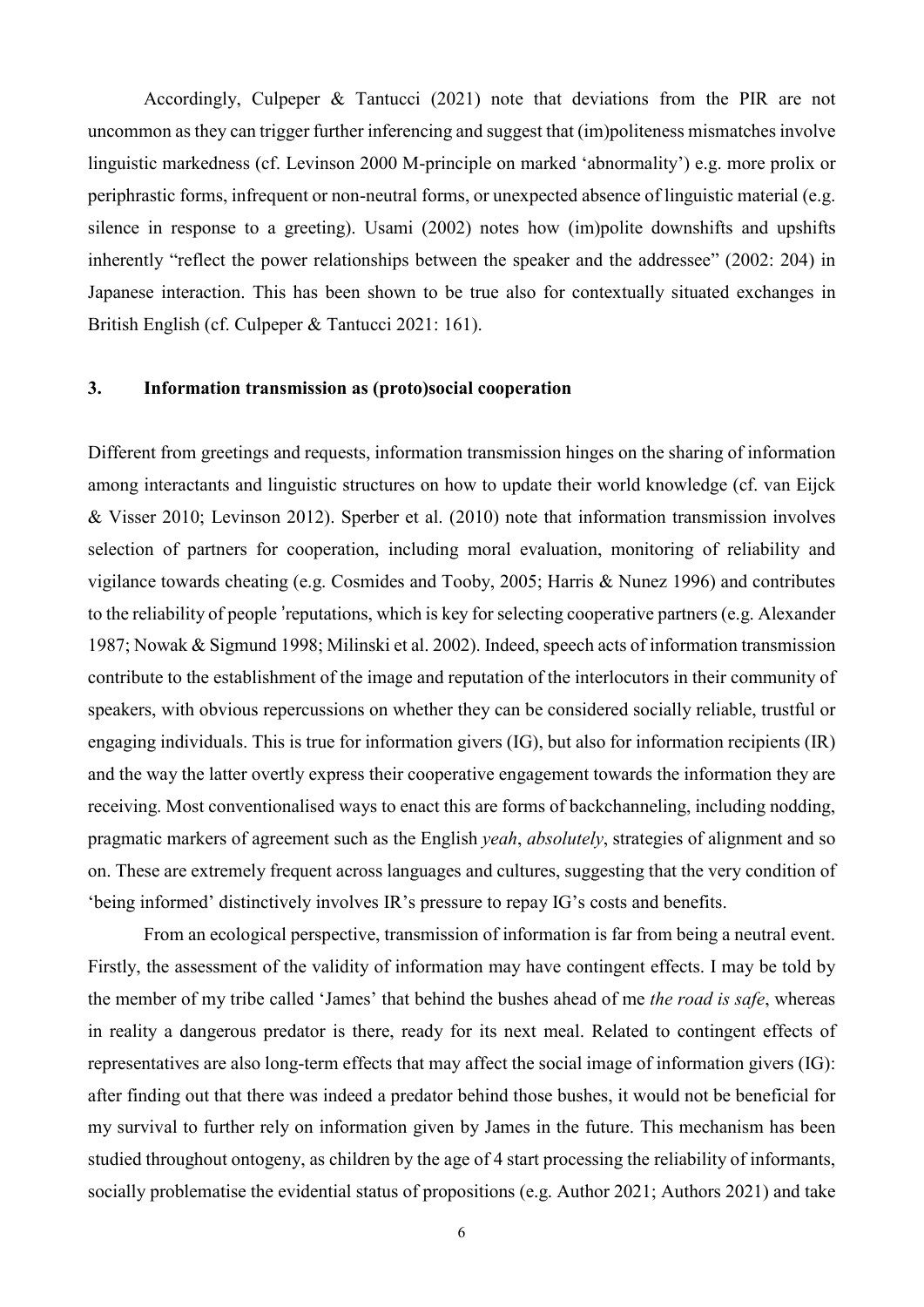past accuracy of informants' representatives into account (e.g. Clément et al., 2004; Birch et al 2008; Scofield & Behrend 2008). For instance, they start predicting that a dishonest informant will provide false information (Couillard & Woodward 1999) or that an incompetent informant will be less reliable (Call & Tomasello 1999; Lampinen & Smith 1995; Clément et al. 2004). What this shows is that epistemicity does not exclusively involve the truth-value of a proposition (e.g. Palmer 2001: 24), but crucially underpins (proto)social cooperation and mechanisms of 'quid pro quo' among the members of a group. The giving and receiving of information involves social acts. Politeness theories have tended to focus on requests, apologies, etc, which are indeed social acts, but they underestimate how social the 'mere' exchange of information via assertions actually is. This is where the PIR comes into play as a model that can effectively tackle the relationship between epistemicity and (im)politeness, as the focus here is on 'balance of costs and benefits' among social behaviours, rather than the avoidance of face threats (Brown & Levinson 1987) or the pursuit of harmony (e.g. Spencer-Oatey 2008).

#### **3.1 Information transmission and factuality**

There is a balance between the speakers 'desire to provide valuable information – one that can increase their social prestige as reliable members of the group – and their need to preserve their social image in case their words be proved to be inaccurate. This entails that information givers often need to 'disclaim 'their commitment to the factual nature of what they are communicating, for example via epistemic modal, or evidential strategies, that is strategies that may turn a bare assertion into conjectures, reports, evaluations and so on.

Speech acts of information transmission are traditionally categorised as representatives, as they "commit the speaker (in varying degrees) to something's being the case, to the truth of the expressed proposition" (Searle 1976:10). Representatives themselves can serve different social actions. They may be used to convey information as a bare fact, that is in the form of assertives (c.f. Jary 2010; Kissine 2013), as in *the road is safe*. They may also occur as evaluatives, viz. markedly expressing the speaker's subjective assessment of the likelihood of the proposition (cf. Nuyts 1999; Tantucci 2016b; Tantucci & Wang 2018, 2020a), as in *I think that the road is safe* or *the road might be safe* and so on. Representatives may finally be conveyed via presentative illocutionary force (e.g. Faller 2002; Tantucci 2016a, 2016b), through which the speaker is not the bearer of the truth or the likelihood of the proposition, but simply provides knowledge that s/he acquired – directly or indirectly – from the external world, as in *I heard that the road is safe, apparently the road is safe* and so on.

This taxonomy has important implications for how speakers 'take the risk' to commit to whether a piece of information is true or not (cf. Tantucci 2016b). Recall the example made earlier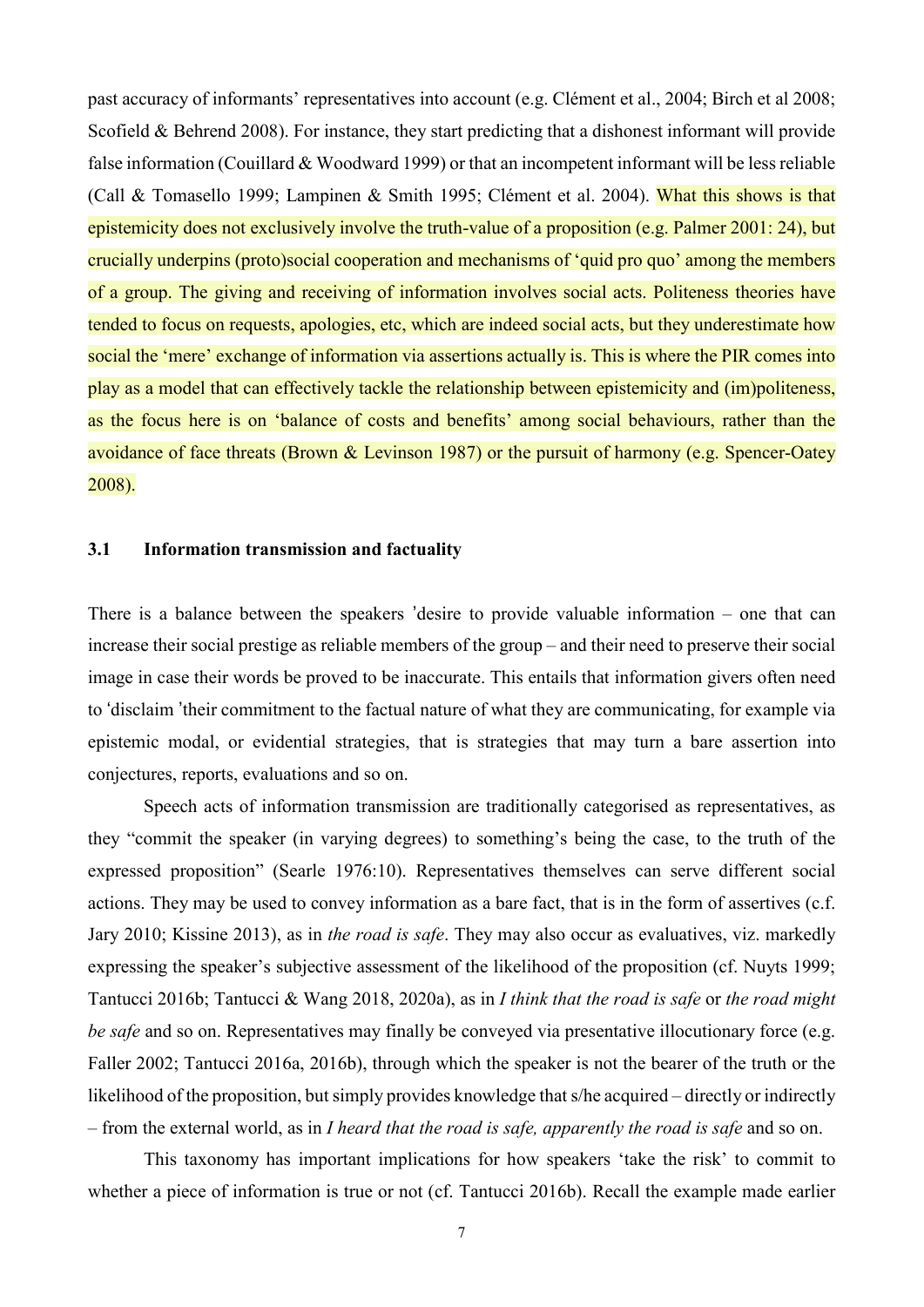about James assertively committing to the truth of the proposition *the road is safe*. Transmitted this way, the statement is given as a factual assertion. The (proto)social effects on James' positive face of this proposition being disproved are much more detrimental than in circumstances in which he had said *I think the road may be safe* (evaluative) or rather via evidential strategies such as *I have just been told that the road is safe* (presentative). What this means is that information recipients (IR) critically assess not only the contents of a piece of information, but also how information is transmitted. Evaluative expressions allow the speaker to 'suspend 'the factuality of what s/he said via expressions of uncertainty e.g. *I think that the road is safe*, *but I am not sure*. Presentative speech acts allow this as well to coherently 'question 'the factuality of what s/he said via expressions of subjective belief: *It seems that the road is safe*, *but I don't think so* (cf. Tantucci 2016a; Van Olmen & Tantucci 2020).

This is ultimately to say that the degree to which a piece of information is transmitted as true has (proto)social implications both for information givers and information recipients. All contextual and propositional conditions being equal, the more a piece of information P is geared towards factuality, the higher the (proto)social value expected to be ascribed to P. However, this will always come with a cost, namely the risk of being disproved and the damage on the information giver's reputation as a reliable member of the group. One of the main concerns of the present study in section 4.4 will be to assess the degree to which different forms of representative speech acts may correlate with (mis)matches in reciprocity among information givers and information receivers.

## **3.2 Information transmission throughout turns at talk**

The notion of knowledge exchange has led to a strand of research on epistemicity in conversation analysis (e.g, Kamio 1997; Heritage 2012, 2013), with social identities being shaped by interlocutors ' territories of knowledge (Berger & Luckmann 1966; Garfinkel 1967; Pollner 1987; Sacks 1984). Kamio (1997) stressed that epistemic status of interactants involves not just the actual possession of information, but the right to articulate it (Drew 1991; Maynard 2003; Terasaki 2004; Stivers et al. 2011). Heritage similarly noted that epistemic access to knowledge is a relative mechanism between interlocutors such that each occupy different positions on an epistemic gradient (Heritage 2010,  $2012$ ). A fundamental aspect of epistemic status – one that is somewhat often neglected – is contextual situatedness. This entails that projected interlocutors' knowledge is often bound to the specific sociocultural situation in which the interaction takes place. A plumber may have, situationally, a much higher epistemic status than an emeritus professor of Physics, say, when the two are discussing the reasons why there is no more hot water in the professor's house. Similarly, in some cultures assertions made by older family members may be considered as more valuable than ones made by younger ones.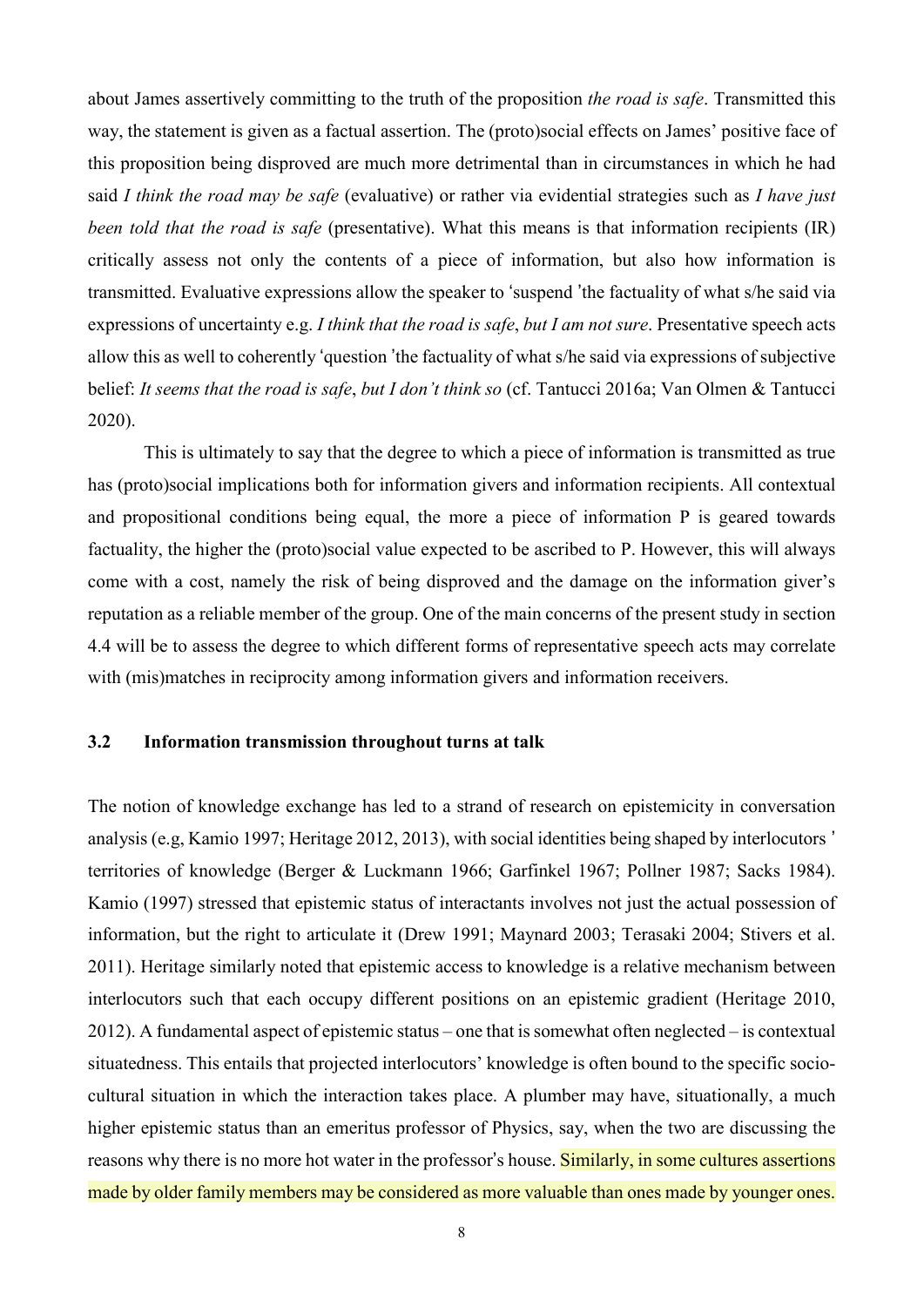This is indeed one of the research questions of this study and one that will be tackled in the case studies in section 4.

Sequentiality is also key for information transmission throughout turns at talk (e.g. Bavelas et al. 2017). An example of this is the turn initial *Oh* in British and American English, which is normally employed for the acknowledgment that what the prior speaker has conveyed was markedly informative (e.g Heritage 2013).

(1)

A: Yeh, hum, I've just rung to tell you, uh, the things have arrived from Barker'n Stone. B: **Oh, oh** can I come round?

(Adapted from Heritage 2013: 560)

As noted by Heritage (2103), A's turn in (1) is congruent with being exclusively within her epistemic domain, as it is acknowledged as a novel one through *Oh* by the information recipient (Ibid.).

### **3.3 Information transmission and reciprocity**

The Conversation Analysis literature has also referred to reciprocity, as claims are made that 'on the record' expressions of knowledgeable positions drive interactional sequences towards an ideal epistemic equilibrium (Heritage 2012: 48). However, this view is mainly driven by 'how much is known' by each interactant. What has not yet been at issue is whether giving and receiving information involve perceptions of (im)politeness. In this study, we aim to put Culpeper & Tantucci's (2021) PIR into action and assess the way information recipients' (IR) produce overt strategies to (mis)match the costs and benefits that have been realised by information givers (IG).

The balance of epistemic costs and benefits among interlocutors will be shown to be driven by engagement, on the on hand, and by knowledge exchange on the other. The former has to do with strategies aimed at overtly acknowledging that information received is relevant and therefore 'valuable'. The latter has to do with the pressure to produce novel propositional content to return to IG. In this regard, pro-active contribution to the information flow is a decisive element of the epistemic balance of interactional exchanges. Evidence shows that children with specific language impairment tend to merely rely on backchanneling or minimal responses, as they take their turn without contributing to the information flow (Fey 1986; Hadley & Rice 1991; Lahey 1988; Bruce et al. 2010). This strand of research supports the view that operators of backchanneling alone are perceived as a somewhat 'baseline 'form of interactional engagement. This is arguably in contrast with ad hoc strategies by which information recipients pro-actively contribute to the information flow.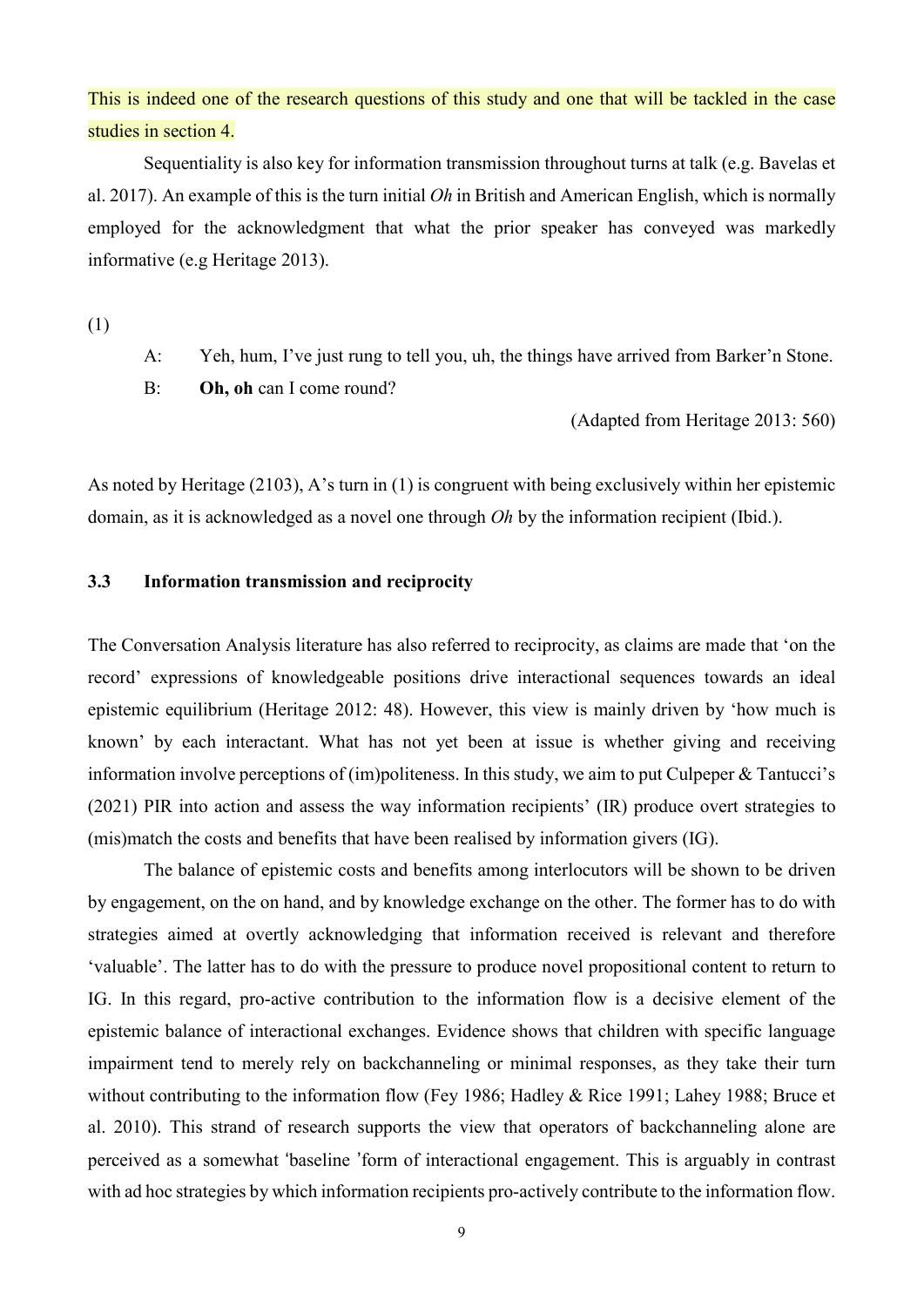In this regard, we will account for the dimension of knowledge exchange by focusing on whether new propositional information is generated in return by IR. Consider example (4) below from our dataset:

(2)

 $[Back]$ <sup>[1](#page-9-0)</sup>

IG: 反正到纽约去, 看了看自由女神像。

fǎnzhèng dào niǔyuē qù, kàn le kàn zìyòu nǚshénxiàng anyway arrive NY, look PF<sup>[2](#page-9-1)</sup> look Liberty Statue 'Anyway, when I went to NY I took a look at the Liberty Statue'.

IG: 不过没有,没有乘船过去。

búguò méiyǒu, méiyǒu chéngchuán guòqu

but did-not, did-not take boat go-through

'But I didn't, din't go by boat'.

IR: 呃。

è  $Back<sup>3</sup>$  $Back<sup>3</sup>$  $Back<sup>3</sup>$ 

'Hm.'

# Callhome / 0022

As given in (2) above, IR merely acknowledges IG's assertion (*she has never been on a boat*) – via the backchannel  $\overline{w}$  *è* 'hm' – yet without producing any propositional content in response to information that he has received. In the case above our hypothesis is that people would perceive IR's response as a relatively 'weak' way to reciprocate the costs and benefits produced by IG. Things would be rather different if IR would pro-actively produce some informative response in return:

(3)  $[Comm + Back]^4$  $[Comm + Back]^4$ IG: 我, 我不知道, 我这有没有地址。

-

<span id="page-9-0"></span><sup>1</sup> Backchannel.

<span id="page-9-1"></span><sup>2</sup> Perfective.

<span id="page-9-2"></span><sup>3</sup> Responses including only Backchannel.

<span id="page-9-3"></span><sup>4</sup> Responses including Comment + Backchannel.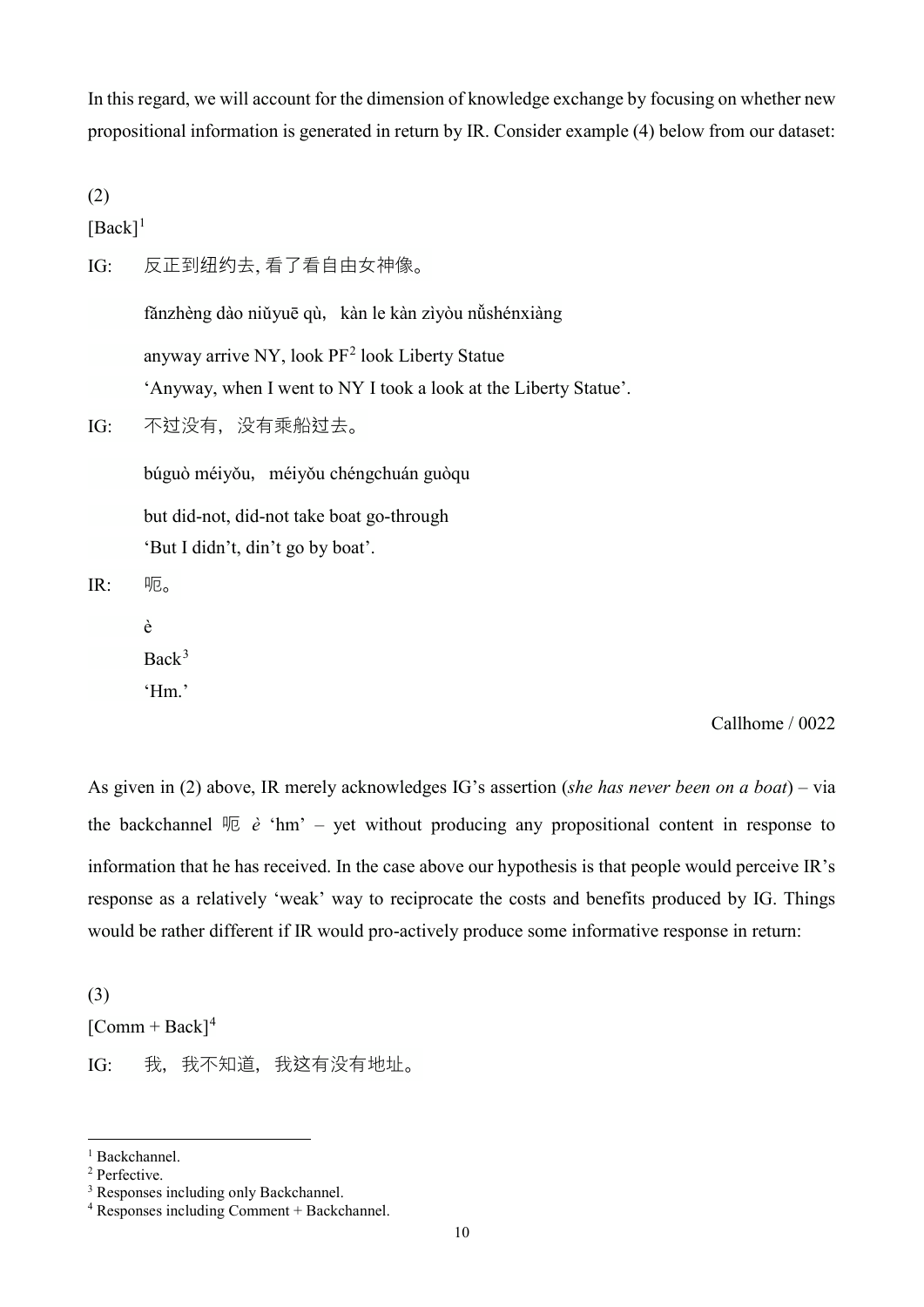wǒ, wǒ bù zhīdào, wǒ zhè yǒuméiyǒu dìzhǐ

I, I not know, I this have-not-have address 'I, I don't know if I have the address here.'

IR: 哦,我下一次,我这一次是回去碰到他了。

ò,wǒ xià yí cì, wǒ zhè yícì shì huíqù pèngdào tā le

Oh, I next one time, I. This one time be return encounter him SFP

'Oh, next time, this time I will see him when I go back.'

Callhome / 0003

Example (3) above is also from our dataset and includes both a backchannel and a propositionally informative comment. This is a case in which we would expect IR's response to be perceived as involving a comparatively stronger effort to match the costs and benefits produced by IG. This is because in response to *I don*'*t know if I have the address here,* IR goes beyond mere acknowledgement (i.e. the backchannel  $\oplus$   $\partial$ ), and also creatively responds with a new piece of propositional information: *next time I will see him when I go back*, therefore pro-actively contributing to knowledge exchange.

 Returning to the first of the two components mentioned above, engagement in this study is tackled via **resonance** (cf. Du Bois 2014; Tantucci & Wang 2021, 2022a, 2022b), which involves ways to re-formulate the form and/or the function of an interlocutor's utterance (cf. Reed 2020; Tantucci & Wang 2021). Different forms of resonance play a key role in the development of young children's social cognition and their ability to recognise the 'like me 'nature of others (Meltzoff and Moore 1977; Meltzoff 2007; Arbib 2012; Reed 2020; O'Madagain & Tomasello 2021) and set interactional goals by textually engaging with the utterances of their peers (Köymen & Kyratzis 2014). When resonance is significantly absent from a speaker's turns at talk, that is an important indicator of overt interactional detachment with what is said by the other persona, which is distinctive of individuals with Autism Spectrum Disorder (cf. Bois et al. 2014; Tantucci & Wang forthcoming). Consider example (6) below from our dataset, in which IR not only replies to what was said by IG, but also formally engages with lexical and grammatical components of her utterance:

(4)

 $[Res + Back]$ 

IG: 也没有时间到那个蔡淑桃那儿去。

yě méiyǒu shíjiān dào nà ge cài shū táo nàr qù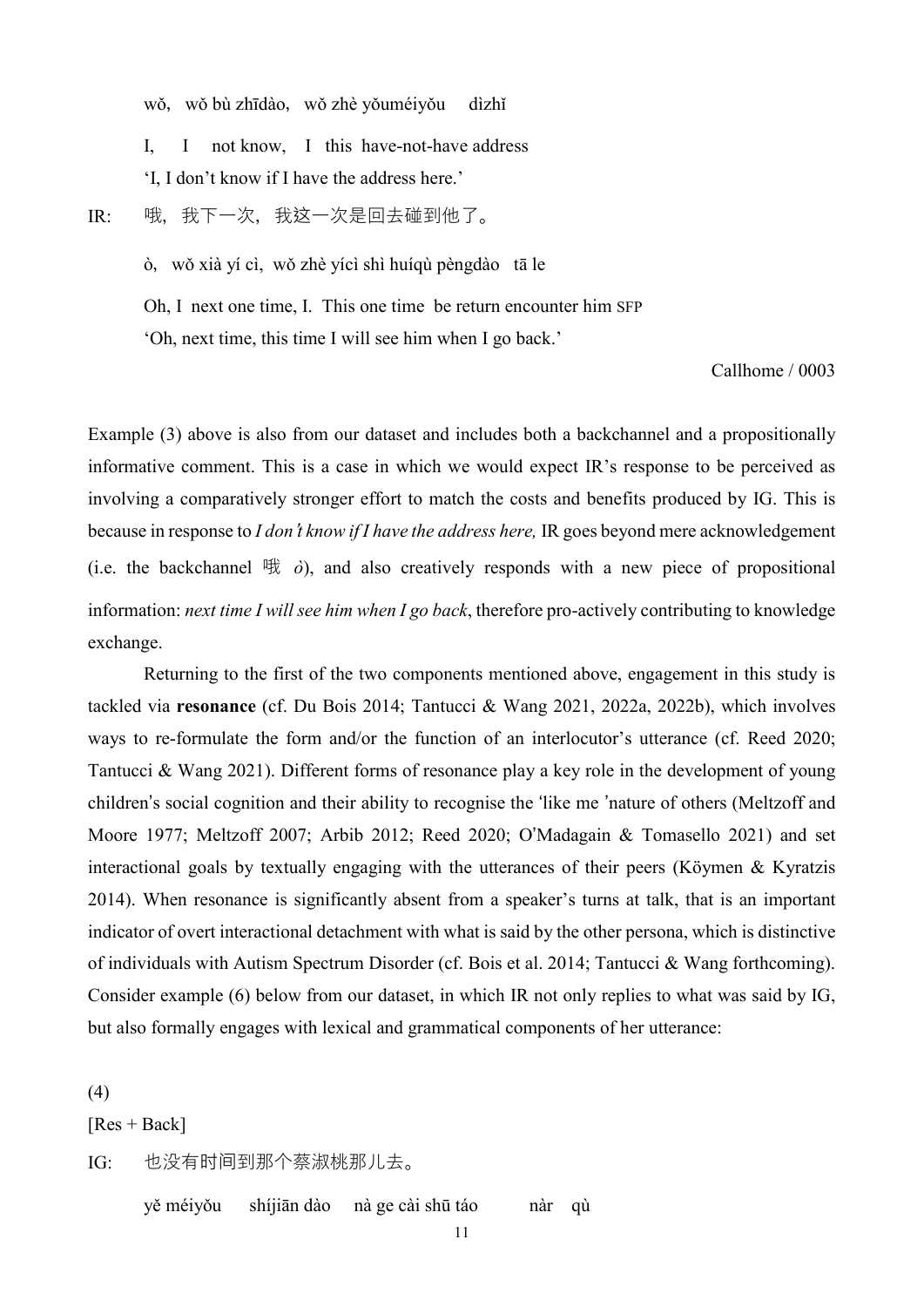also not-have time arrive that  $CLAS<sup>5</sup>$  $CLAS<sup>5</sup>$  $CLAS<sup>5</sup>$  Cai Shu Tao there go 'I also haven't got the time to go to Cai Shu Tao's.'

# IR: 呃,以后再去。

èn, yǐhòu zài qù Hm, after then go 'Hm, you can go next time.'

Callhome / 0022

In (4) IR overtly engages with textual elements of IG's turn, i.e. both resonating lexically with the verb  $\pm$  *qu* 'go' and syntactically via the temporal construction [TIME *go*] originally used by IG. With resonance, speakers 'textually' expand on what was said by their interlocutors, which is an overt component for the acknowledgement that their peers' talk is relevant (and thus valuable) for the continuation of the interaction.

In the next section we will illustrate how the dimensions of knowledge exchange and engagement have been addressed both via Likert-scale testing and multifactorial corpus-based analysis.

## **4. Data retrieval and methodology**

Our data retrieval was based on the Chinese Callhome corpus<sup>[6](#page-11-1)</sup>, which consists of 120 unscripted telephone conversations between native Chinese speakers, comprising 250,000 words. The speakers of the Callhome were all aware of being recorded and were given no specific guidelines about the topics of their conversations. Every dialogue in the corpus is characterised by a spontaneous interaction among a younger family member (e.g. a child or a nephew) calling an older one (e.g. their father, grandmother and so on). The overwhelming majority of dialogues being between parents and their children, thus our focus was on the older/younger relationship. We manually retrieved the first 1000 representative speech acts realised by younger family members informing older ones (henceforth tagged as Y>O). We then gathered a second sample of 1000 representatives with older family members informing younger ones (henceforth tagged as O>Y). The age mismatch, however, did not play a significant role in the prediction of epistemic reciprocity (cf. results in 4.3 and 4.5). Both datasets only included cases in which the act of informing is not elicited (as in cases where

<u>.</u>

<span id="page-11-0"></span><sup>5</sup> Classifier.

<span id="page-11-1"></span><sup>6</sup> [https://ca.talkbank.org/access/CallHome/zho.html.](https://ca.talkbank.org/access/CallHome/zho.html) Last accessed 10/08/2021.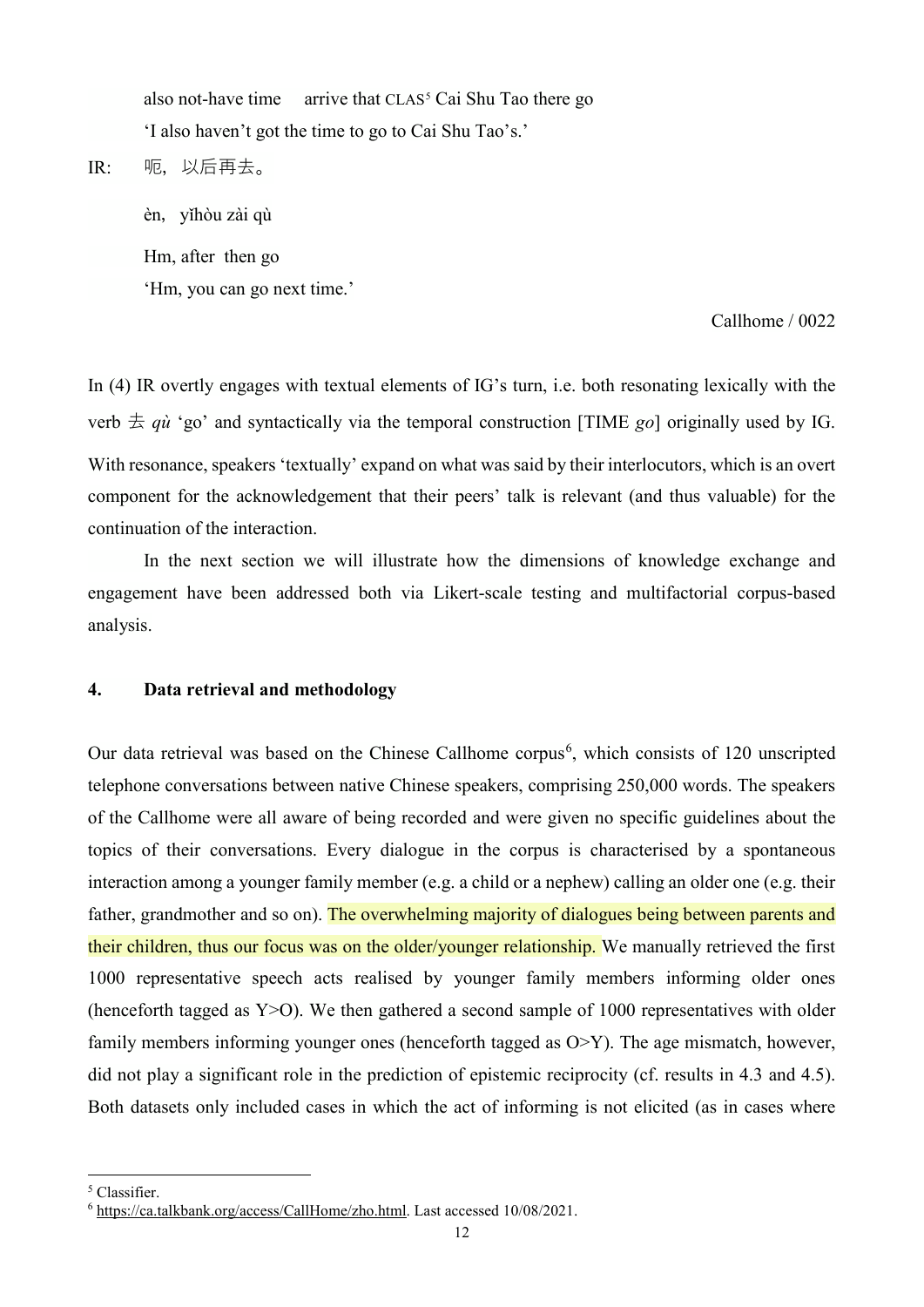someone is asked to provide information), but spontaneously realised from one interlocutor to another.

For every speech act of information transmission, we also annotated the second pair part of the information recipient (IR) in order to assess whether his/her reaction would reciprocate the costs and benefits produced by the information giver (IG). The selection of the representatives uttered by IG was based on whether they would fit the criteria for the classification of assertives, evaluatives or presentatives (see section 3.1). Cases where more than one illocutionary force could be arguably ascribed to the IG's utterance (e.g. expressive speech acts that would also include an evaluative component such as that *I think that was a horrible day*) were also included in our dataset and treated with reference to their representative function, i.e. evaluative, assertive or presentative. In the case of the IR's responses, we accounted for speech acts of acknowledgment, expressives, directives, commissives, as well as the three representative categories of assertions, evaluations and presentatives. Finally, we controlled for the propositional content of all representatives of our study by excluding all the ones comprising a propositional face component (Tantucci & Wang 2018), that is to say, all cases where IG would assert or evaluate some state of affairs having to do directly with IR's persona.

The present study develops a multifactorial model to assess whether IRs would match (M) the costs and benefits of IGs or whether they would produce downward (D) or upward shifts (U). Reciprocity has thus been set as our dependent variable, whereas the predictors of the analysis included IG's illocutionary force (IF1), IR's illocutionary force (IF2), IR's use of turn initial backchannels (Back), comments (i.e. any sort of propositional content in addition to bare markers of acknowledgment), resonance (i.e. whether words used by IG are re-used by IG in the form of alignment) and whether IR would disagree with IG. A sample row of the input of these dimensions (out of a total of 2000) is given in Table 1:

| Reciprocity | IF <sub>1</sub> | IF2  | Back   | Comment | Resonance | Agreement |
|-------------|-----------------|------|--------|---------|-----------|-----------|
|             | asser           | ackn | absent | ves     | ves       | ves       |

#### Table 1.

#### Annotation scheme

Clearly, while most of the dimensions of this model were based on formal and easily replicable criteria of annotation (e.g. presence vs absence of backchannels, presence vs absence of resonating items and so on), the dependent variable of reciprocity had to be informed by native speakers'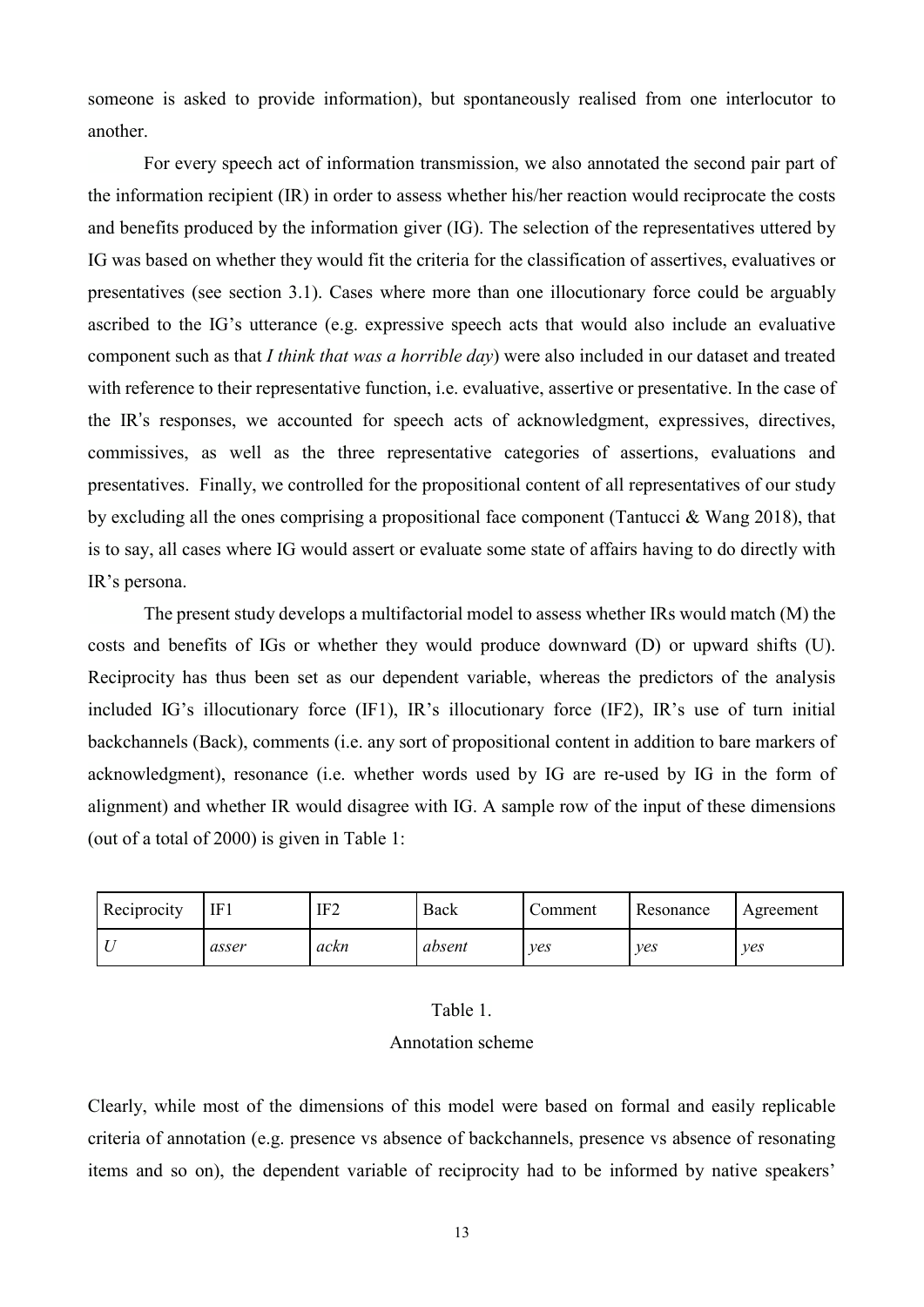perception of IRs' efforts made to match IG's behaviour. The next section is devoted to the design of the questionnaire and the implementation of the results into our annotation framework.

# **4.2 Questionnaire design**

The test items for our questionnaire were randomly drawn from our dataset, which included 2000 adjacency pairs of information transmission naturally occurring from the Mandarin Callhome corpus [7](#page-13-0) . The questionnaire consisted of 36 exchanges in which IR reciprocated some IG's representative speech act expressing discourse new information. Half of the test items included younger family members informing older ones  $(Y\rightarrow O)$ , while the other half comprised information transmitted from old family members to younger ones  $(O \rightarrow Y)$ . Informants were Chinese university students comprised between age 20-30 who accessed both the original audio and the transcriptions of the exchanges of the questionnaire via the online system Qualtrics<sup>[8](#page-13-1)</sup>. They were asked to rate test items on a five-point scale (cf. examples (5-6-7) in section 3.3), assessing the degree of effort made by IRs in order to match the costs and benefits produced by IGs: *Very little effort; Little effort; Neutral; Some effort; A lot of effort*. While our aim was to capture the degree to which the informants would perceive IR's responses as impolite, we yet decided not to include this terminology in the questionnaire. We made this choice because the layperson may not be aware that ordinary information transmission may involve (im)politeness, as this indeed was one of the research aims of this study.

Additionally, in order to assess (im)politeness reciprocity, it could make sense to determine what is the threshold of (im)politeness of the first-pair part of the exchange, so that the assessment of the response could be judged as a reaction to something that was originally perceived as 'more' or 'less' polite. This is indeed what was done in Culpeper & Tantucci's (2021) study about requestive exchanges in the BNC. On the other hand, with speech acts of information transmission not referring to IR's persona, elements of degree of imposition and face threats are rarely at issue in the IG's turn. The focus of our study was therefore on how speakers react to commonly received information and whether their responsive behaviour as such may trigger perception of (im)politeness mismatches. The questionnaire was made of 36 exchanges which were randomly drawn from our dataset. The retrieval rational was based on the conditions given in Table 2.

<u>.</u>

<span id="page-13-0"></span><sup>&</sup>lt;sup>7</sup> We opted for a mixed method involving a questionnaire design. In our study of metalanguage, the reason why we did not exclusively focus on speakers' ongoing comments as evidence of reciprocity imbalances is that metalanguage of (im)politeness in conversation is a relatively rare phenomenon (i.a. Culpeper 2011), i.e. one that can be studied via ad hoc corpus-based queries in a large corpus, but not quite one that can be captured statistically throughout turns at talk of specific speech events of relatively small corpora.<br><sup>8</sup> [https://www.qualtrics.com.](https://www.qualtrics.com/) Last accessed 10/08/21.

<span id="page-13-1"></span>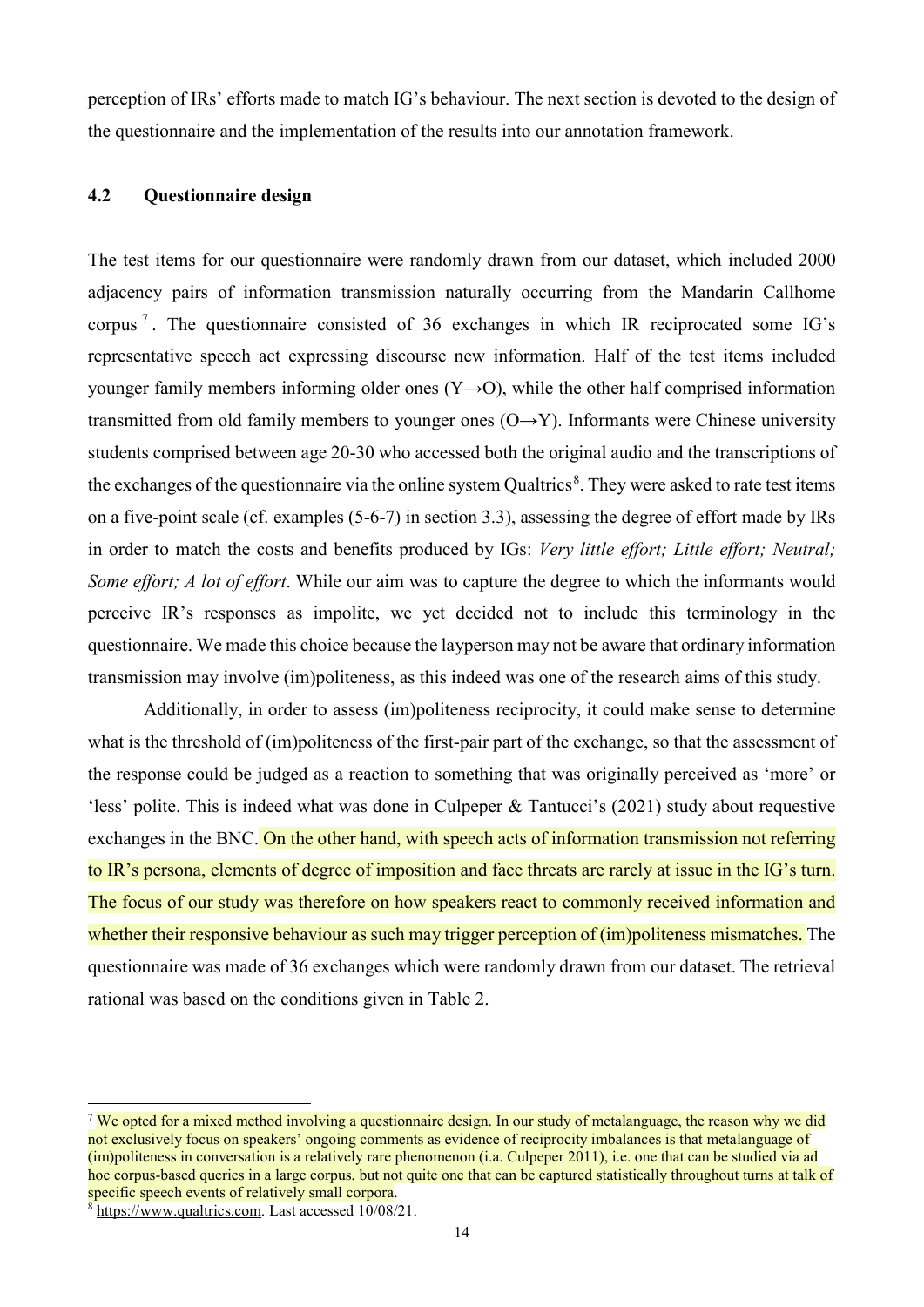| Number of utterances x Age                            | Retrieval rationale                                                                                                                                                             |  |  |  |
|-------------------------------------------------------|---------------------------------------------------------------------------------------------------------------------------------------------------------------------------------|--|--|--|
| $3 \times O \rightarrow Y + 3 \times Y \rightarrow O$ | Utterances that were not responded to, i.e. the IR would stay silent<br>(tagged as Silence).                                                                                    |  |  |  |
| $3 \times 0 \rightarrow Y + 3 \times Y \rightarrow 0$ | Utterances that were only responded to with a backchanneling marker<br>(Back).                                                                                                  |  |  |  |
| $3 \times 0 \rightarrow Y + 3 \times Y \rightarrow 0$ | Utterances that were responded to with a backchanneling marker and an<br>additional comment that would include further propositional information<br>(tagged as $Comm + Back$ ). |  |  |  |
| $3 \times 0 \rightarrow Y + 3 \times Y \rightarrow 0$ | Utterances that were responded to with a backchanneling marker and<br>some element of resonance with what was said by IG (tagged as $Res +$<br>Back).                           |  |  |  |
| $3 \times 0 \rightarrow Y + 3 \times Y \rightarrow 0$ | Utterances that were responded to with just some comment that would<br>include further propositional information (tagged as <i>Comm</i> )                                       |  |  |  |
| $3 \times 0 \rightarrow Y + 3 \times Y \rightarrow 0$ | Utterances that were responded to with just some element of resonance<br>with what was said by IG (tagged as Res).                                                              |  |  |  |

#### Table 2.

Rationale for utterances' retrieval

The above selection allowed us to control for elements of interactional engagement (i.e. whether IR would resonate with what was said by IG), knowledge exchange (i.e. whether IR would produce some new propositional information in return) and the socio-cultural component epistemic status of age  $(O \rightarrow Y \text{ vs } Y \rightarrow O)$ , i.e. whether it would impact on the value ascribed to information provided by IG. Finally, while the actual content of the information given could clearly not be controlled for, with six items available for every condition we were able to mitigate potential cases where the propositional content could be judged as somewhat exceptional by the informants (e.g. extra-informative or 'exceptionally' irrelevant).

# **4.3 Questionnaire results**

Based on the questionnaire results, we fitted a Chi-square test, determining whether and how the informants 'perception of IR's degree of effort made to reciprocate the costs and benefits produced by IG was associated with the six conditions mentioned above. Firstly, we observed no statistical differences in the perception of  $O \rightarrow Y$  vs Y $\rightarrow O$ . The results that we report therefore include all the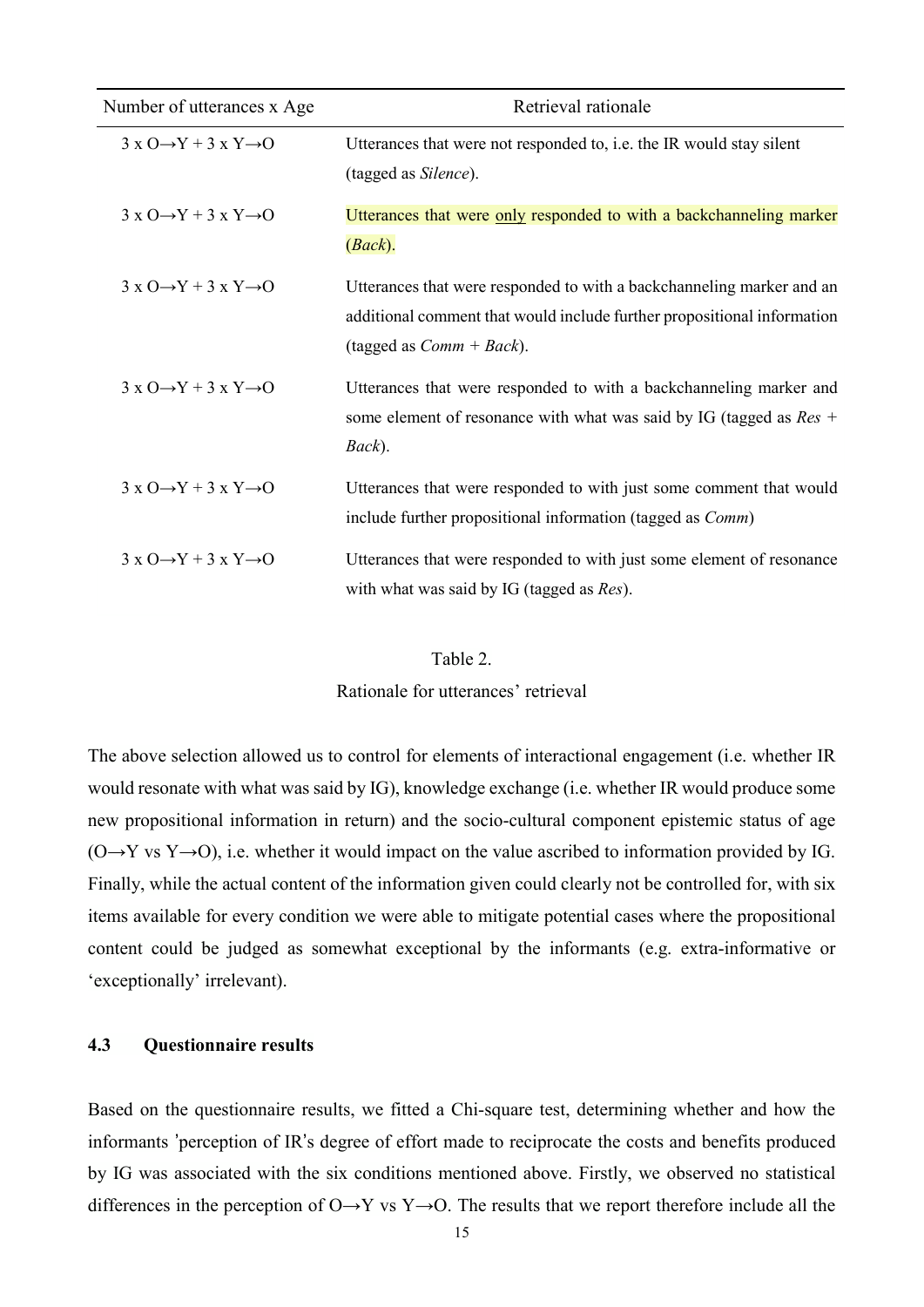36 test items of the questionnaire, which indeed proved highly significant ( $X^2$  = 658.86, df = 20, pvalue < 2.2e-16). In Chi-square testing the null hypothesis is that row and column variables of a contingency table (in our case reciprocity vs response types) are independent. Statistical significance is reached when the mismatch between predicted vs expected frequencies is above chance. Such mismatches are called Pearson residuals and are visually represented in blue and red in Figure 1 below:



Figure 1.

Pearson residuals of the relationship between perceived reciprocity and response types

Positive residuals appearing in blue indicate a positive association between the perception of IR's reciprocity (mis)matches (*Very little effort, Little effort* and so on) and response types (*Silence, Back* and so on). Conversely, negative residuals are given in red, implying repulsion between the same variables. The degree of association or repulsion is represented both by bubbles' size and shade (i.e. the darker, the more significant), as shown on the Pearson residuals' bar at the right-hand side of the plot. From the above we can clearly see that the strongest attraction (dark blue) is at play between informants' perception of IR's very little effort towards reciprocity when they stayed silent (*Silence*) after being informed by IG, as shown at the bottom left corner of Figure 1, as illustrated in example  $(5).$ 

### (5)

[Silence]

IG: 就是, 就工作经验, 那种比较多的, 你知道吧。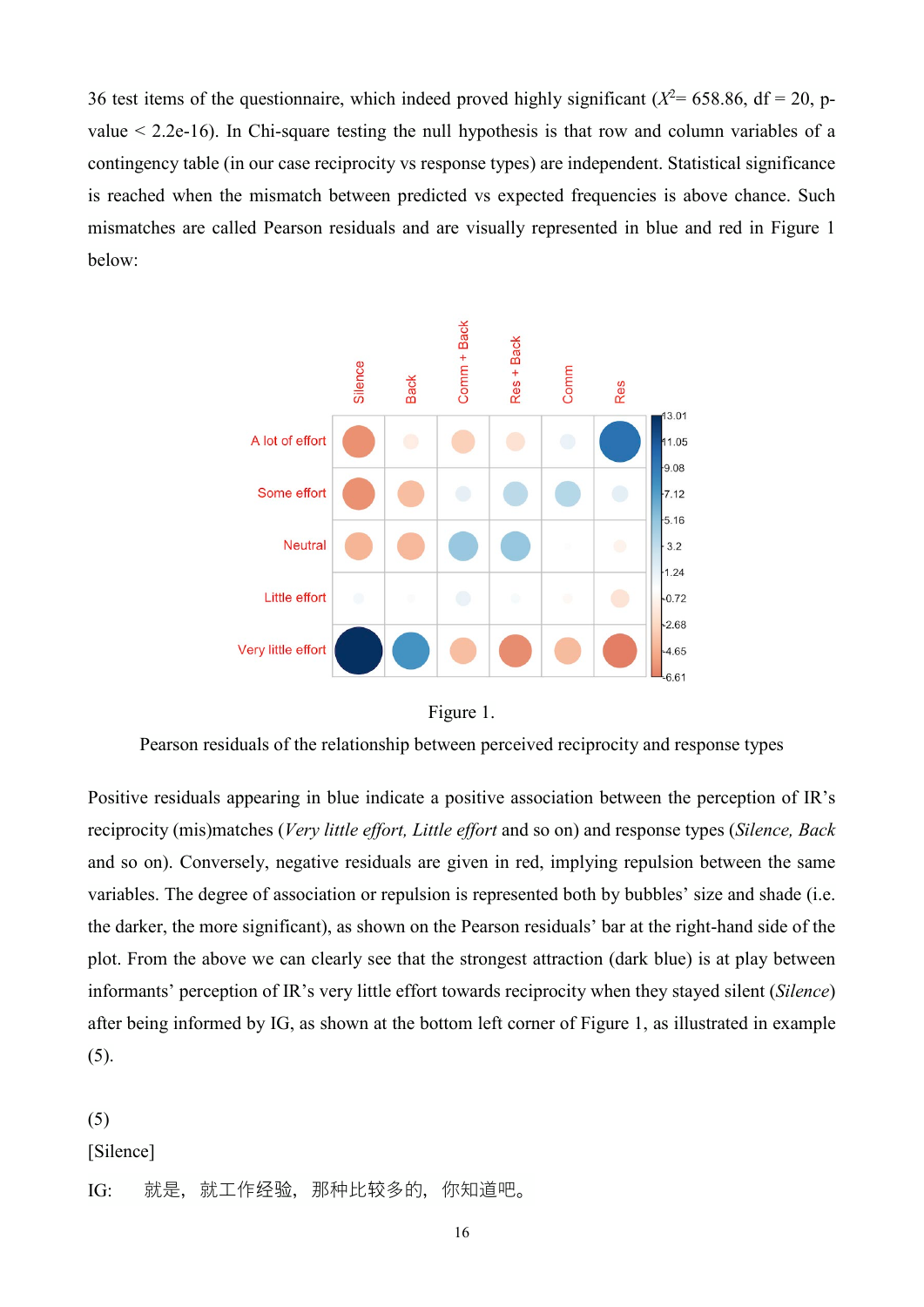jiù shì, jiù gōngzuò jīngyàn, nà zhǒng bǐjiào duō de, nǐ zhīdào ba just, just work experience, that kind quite many DE, you know SFP<sup>[9](#page-16-0)</sup> 'It's just, just working experience, there are many of that kind you know.'

IR: …

Callhome / 0030

On average, a speaking turn in conversation takes no more than just two seconds (Levinson 2016: 6), while the time lap between turns on average is just a fraction of that, i.e. around 200 ms (Ruhleman 2018: 82). For the annotation of 'Silence' we accounted for a pause among IG's utterances that would last longer than 1.5 seconds, that is, cases where IR would be given the time to reciprocate IG's message, yet with IR clearly failing to do so. In (5) above IR has nothing to say about IG's assertion. Such absence of reaction to information transmission is indeed what informants perceived as the least effort IR could make in order to reciprocate the costs and benefits behind IG's utterance. This was not surprising, as 'doing nothing' in return to a (proto)socially beneficial action (such as informing) intuitively triggers the perception of a negative mismatch among the balance of costs and benefits between two social personas.

 Returning to Figure 1, we can see that very little effort was also significantly associated with exclusive use of backchannels (Back), i.e. in cases when IRs would acknowledge information that they received, yet without producing any 'propositional' information in return. Similar to bare silence, isolated backchannels were also perceived as involving very little effort made by IR in order to reciprocate the costs and benefits produced by IGs. Example (2) in section 3.3 is an illustration of this.

However, when backchannels were combined with additional propositional information being returned to IG, the response was then perceived as neutral, as involving a balanced match between the costs and benefits realised by IG and the ones returned by IR. This is illustrated in examples (3- 4), section 3.3 and results in the perception of a matching redistribution of social payments (M), as indeed, epistemic costs and benefits produced by IG are more substantially 'paid back' by IR's propositionally contentful response.

 Even more interesting was the highest weight of effort ascribed to IR's reactions that would underpin knowledge exchange, yet without the presence of turn initial backchannels:

(6)

<u>.</u>

[Comm]

<span id="page-16-0"></span><sup>9</sup> Sentence final particle (cf. Tantucci & Wang 2018, 2020; 2021a, 2021b).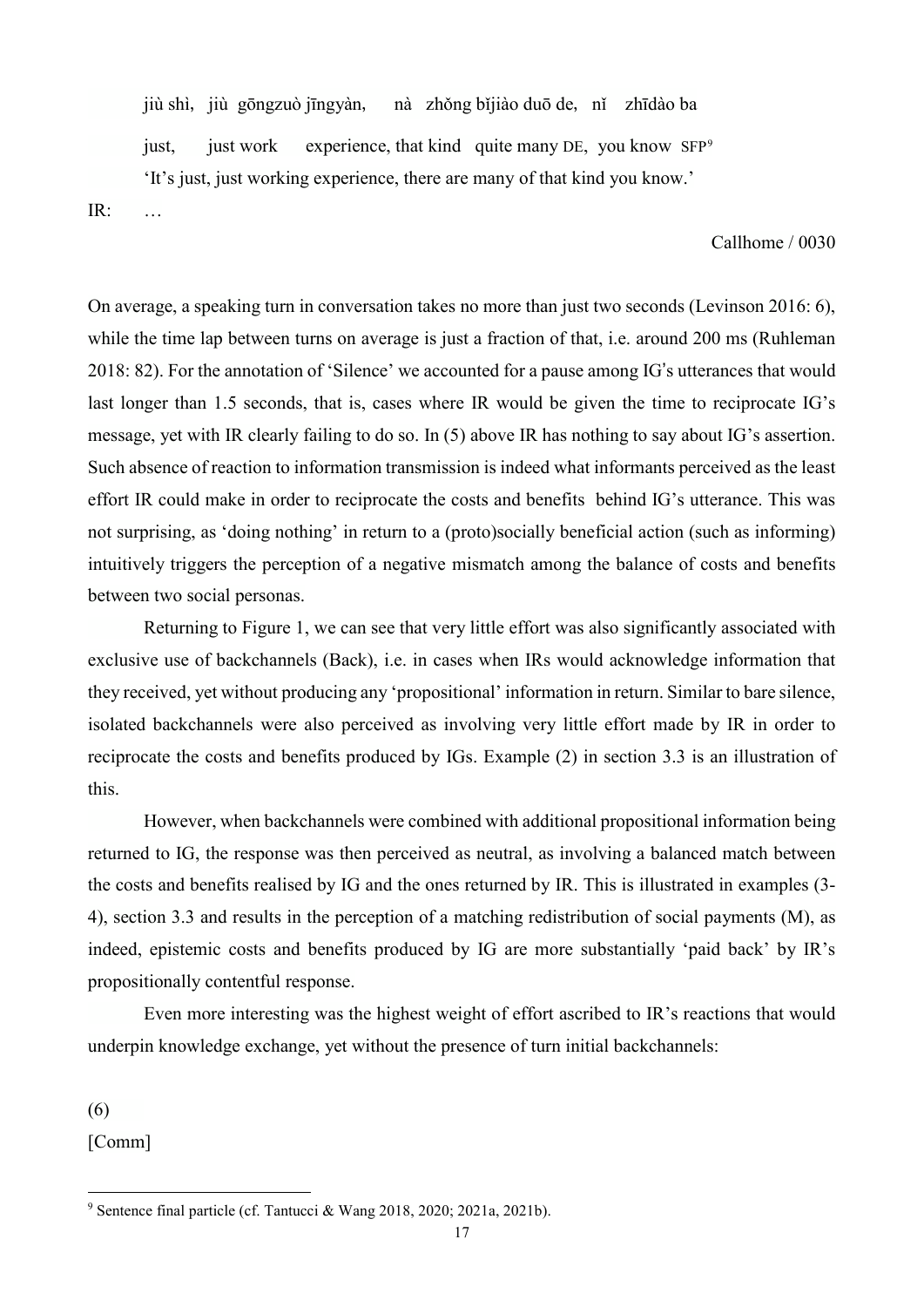IG: 他很差劲的人,用不着要求他什么。

tā hěn chàjìn de rén, yòng-bu-zháo yāoqiú tā shénme he very disappointing DE person, no-need require him something 'He is an awful person, it would be pointless to ask him anything.'

IR: 他一点责任都不尽,什么东西,现在我说唯一的…

tā yīdiǎn zérèn dōu bù jìn, shénme dōngxi, xiànzài wǒ shuō wéiyī de he a-bit responsibility all incomplete, some thing, now I say only one DE 'He cannot take any responsibility, now I am the only one dealing with things…'

Callhome / 0735

# (7)

# [Res]

IG: 我,我真的没想到那么漂亮,这个地方是。

wǒ, wǒ zhēnde méi xiǎngdào nàme piàoliang, zhè ge dìfang shì

I, I think not think-arrive so. beautiful, this CLAS place is 'I would have never imagined that it was so beautiful, this place.'

IR: 是很漂亮的,我觉得我们校园特别漂亮。

shì hěn piàoliang de, wǒ juéde wǒmen xiàoyuán tèbié piàoliang be very beautiful SFP, I think we campus particularly beautiful 'It is very beautiful, I think our campus is really beautiful.'

Callhome / 0758

Similar to the exchanges in (4-5), both (6) and (7) involve the IR contributing to the information flow and the knowledge exchange of the adjacency pair. However (6-7) do not include a conventionalised turn-initial backchanneling marker. One might argue that this is counterintuitive. After all, one less component is present in IR's response (namely, a backchannel), which may suggest that something 'less' is done in return to IG. On the other hand, absence of highly conventionalised markers of acknowledgement suggests that both (6) and (7) are produced predominantly' on the fly', without an element that 'normally 'occurs in between the two pair parts, i.e. a backchanneling marker. Backchannels are present in 64% of responses in our dataset (i.e. 1274 cases out of 2000), which clearly indicates that in Chinese conversation, information transmission is most conventionally responded to via specific turn initial backchanneling. When this does not happen, IR's reply is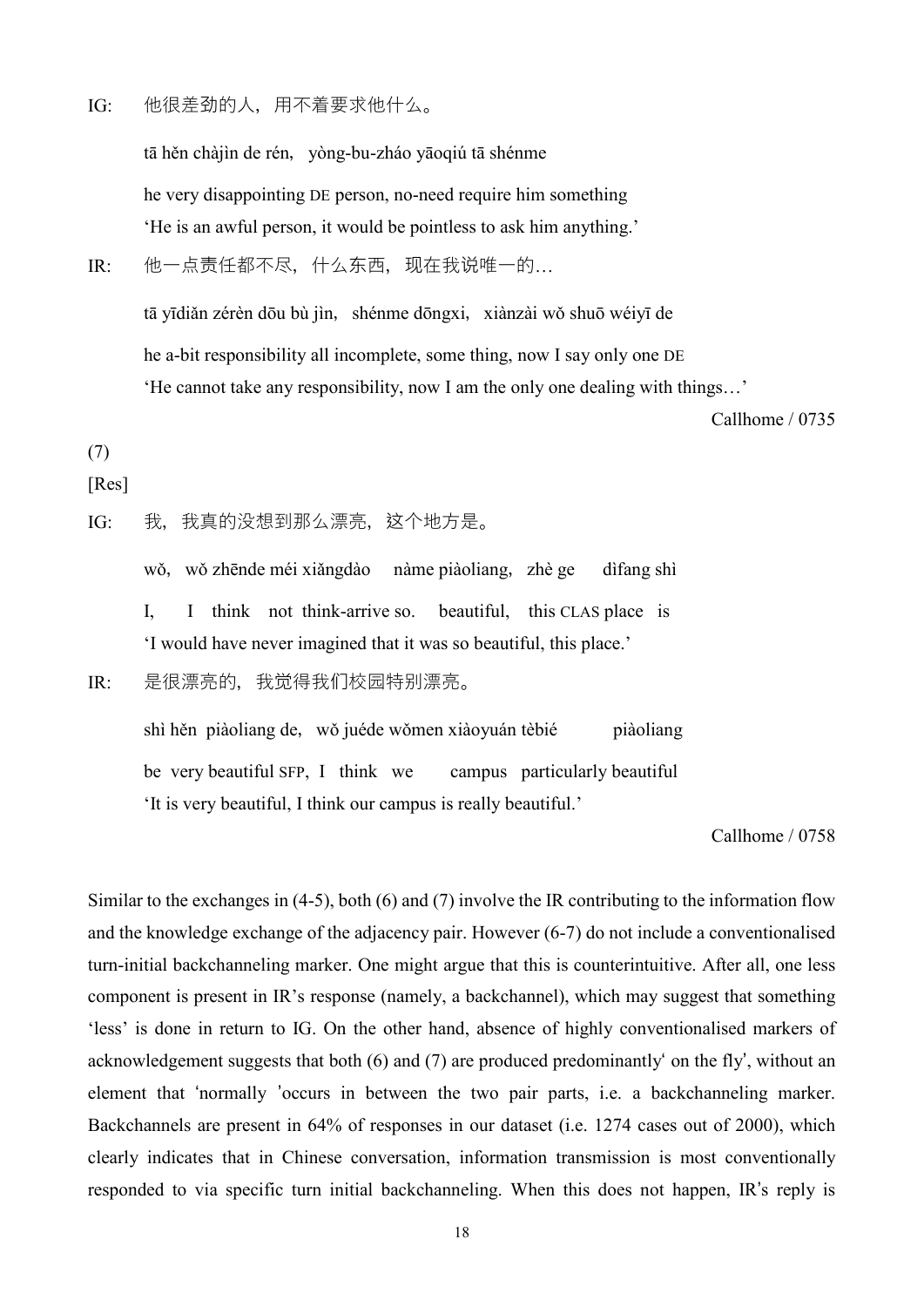structurally less 'normal' and therefore more creative, as it is produced 'ad hoc 'to contribute to the current knowledge exchange. It is also important to note that when resonance is present, the perception of reciprocity is also comparatively higher. This entails that, in addition to propositional contribution to the knowledge exchange, formal and functional alignment with what was said by IG also plays a crucial role in 'weighting 'epistemic reciprocity.

All in all, from the analysis above two factors emerge as decisive for the reciprocity of information transmission: 'ad hoc' contribution to knowledge exchange (i.e. in the form of propositional information being produced in return) and marked engagement with IG's message (i.e. in the form of resonance with what was said by IG). These two will inform the two maxims of epistemic reciprocity that we will discuss in section 5.

## **4.4 Corpus-based annotation**

The results from section 4.1 informed the annotation scheme of reciprocity in our corpus-based study. What Figure 1 shows is a data-driven partition of three levels of (mis)matching reciprocity, namely including downward shift (D), match (M) and upward shift (U) (cf. Culpeper and Tantucci 20201 for a similar transposition of Likert scale results into a corpus-based annotation scheme for reciprocity). Based on the results in Figure 1, the D level included either silence or bare presence of backchannels (Back) in IR's turn at talk. The M level regards backchannels followed by comments that would include elements of resonance ( $Res + Back$ ) and ones that would not ( $Comm + Back$ ). The U level included propositionally full responses that would (Res) or would not include elements of resonance (Comm). The annotation of the whole dataset checked for inter-rater reliability among three different annotators. The rate of accuracy among the annotators at each stage of analysis – including variables such as Reciprocity, IF1 and IF2 – is hereby given in Cronbach's Alphas and was respectively  $\alpha = .74$ ,  $\alpha$  =.79 and finally  $\alpha$  = .92.

### **4.5 Results from a conditional inference tree analysis**

Based on our multifactorial scheme (see Table 1 in section 4), we fitted a random forest model (cf. Hothorn et al. 2006; Tagliamonte & Baayen 2012) to assess how each variable of our study affects impoliteness reciprocity. The random forest model is a machine learning method for classification that is based on a number of individual decision trees (see Ho 1995 among others). Decision trees, in turn, are multivariate models in which the outcome variable (reciprocity in our case) depends on a set of statistical "decisions" that are hierarchically ranked in terms of significance (see Levshina 2021). The simulation of 1000 trees allowed us to reliably assess the degree to which each predictor (e.g.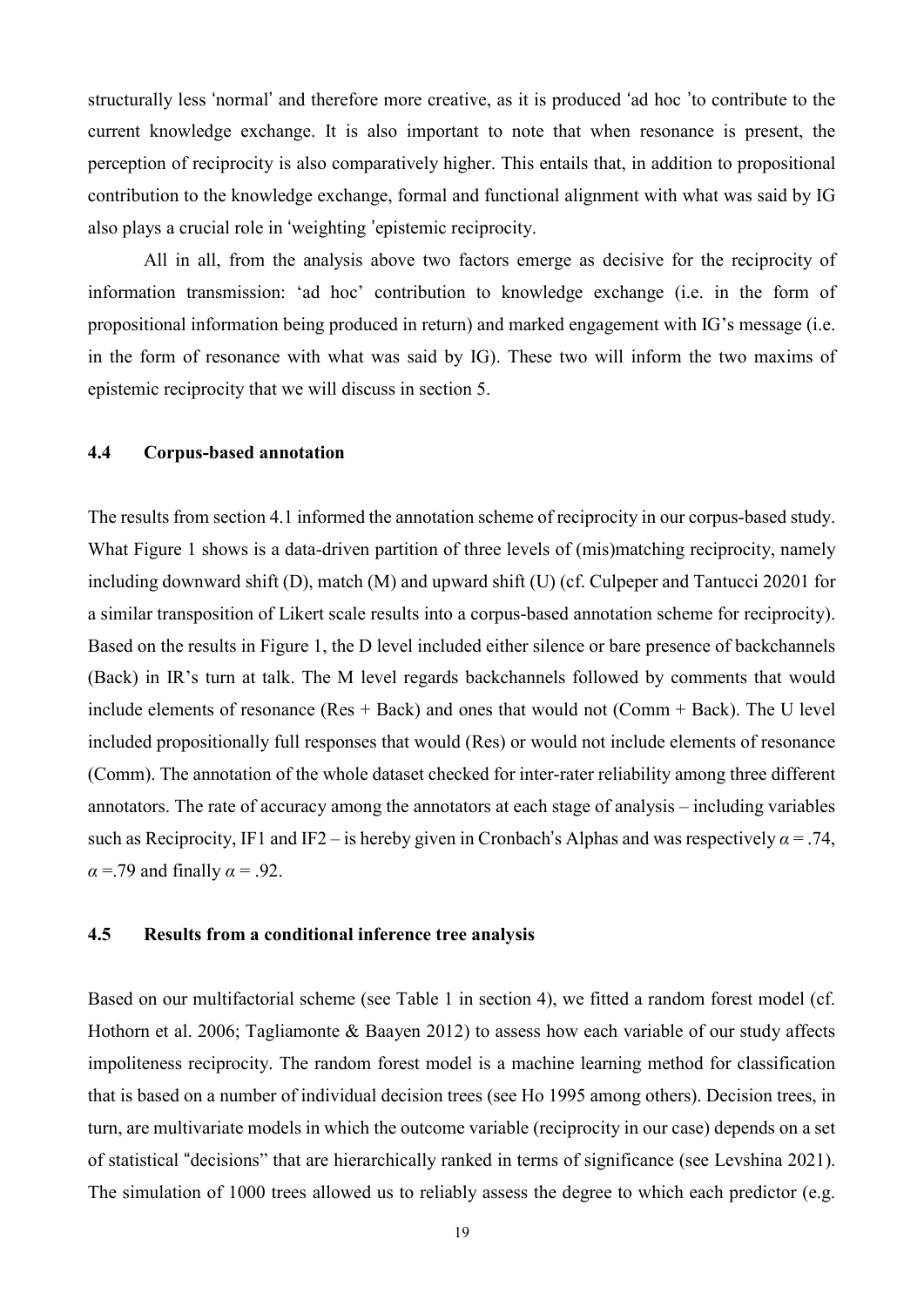presence of backchanneling strategies, propositional comments, resonance and so on) would affect impoliteness reciprocity among speakers. The conditional importance of variables is visualised in Figure 2 below:



#### **Conditional importance of variables**

Figure 2. Random forest for the multifactorial prediction of reciprocity

The cut-off value for the interpretation of Figure 2 is the absolute importance weight of the variable with the lowest score (see Levshina 2015: 298), which always varies depending on the nature of the data. In this case, the conditional weight of each parameter ranges from around 0 (Age) to a highest score of 0.19 (Backchanneling strategies, reported in the plot as 'Back'). What this tells us is already remarkable. Namely, the Age component of epistemic status is not significant for the prediction of reciprocity in contexts of information transmission. This is an important result which confirms what emerged from the Likert scale in section 4.2. Importantly, the Chinese culture is a Confucian one, whereby a strong emphasis is given to the epistemic status of interactants. Older family members are often addressed with the honorific second personal pronoun 您 *nín*, instead of the more common 你 *nǐ*, by younger family members. A higher epistemic status is normally ascribed to older family members, as disagreement and rapport challenge are normally avoided by younger ones. This is connected with the Confucian value of 孝 *xiào* (filial piety) which is based on an institutionalised hierarchy of the Chinese family (Zhang 2007), with Chinese parents traditionally expecting their children to obey and conform without question and act on their commands (Hsu 1998, 2002; Wu 1996). The fact that age does not play a significant role here may suggest that reciprocity in contexts of information transmission is less affected by power imbalances than in other speech acts (cf. greetings and requests in Tantucci et al. 2018; Culpeper & Tantucci 2018).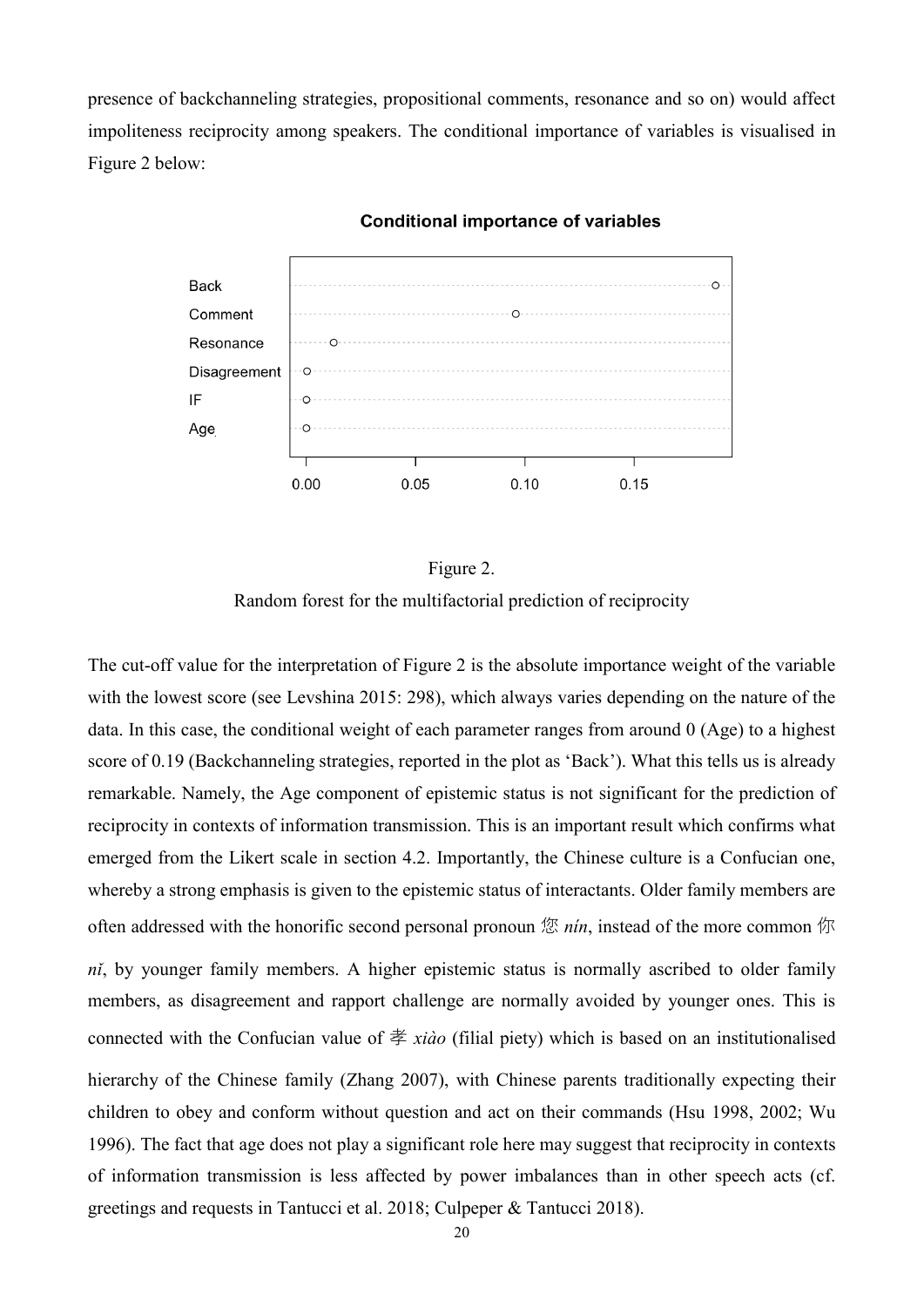What is also crucial is that the three most important predictors from Figure 2 are the ones that most directly affect knowledge exchange and engagement, namely presence of Backchannels, Comments and Resonance. On the other hand, disagreement and illocutionary force appear to be very weak predictors of reciprocity imbalances. In the case of illocutionary force, that is due to the fact that 1782 out of 2000 of IG's utterances are assertions, which leads to low importance being ascribed to speech acts' variation. A conditional inference tree representation of the 'statistical decisions' leading the results above can be visualised in Figure 3:



Figure 3.

Conditional inference tree for the multifactorial prediction of reciprocity

The plot in Figure 3 is entirely data-driven and is coded via the 'ctree 'function of the 'party' R package. Conditional dependencies among variables derive from statistical significance (the higher the node, the more significant the partition of each split). The top-down order of every node indicates a significant condition for assessing whether IR's response involves a downward shift (D) a match (M) or an upward shift (U). A useful way to interpret the plot above is in terms of conditional decisions made in order to predict reciprocity. In this case, the highest (and therefore most significant) split is triggered by presence vs absence of backchannels in IRs' turn initial position. Simply put, when IRs do not resort to backchannels, there is a highly significant tendency towards upward shift mismatches (U), i.e. cases where a distinctive effort is made to reciprocate the costs and benefits produced by IGs. This is indicated in the bar plot at the bottom-left corner (node 2), where U occupies around 95% of cases when IR avoids using backchannels. As discussed previously, this is most likely due to IRs' recognisable efforts to produce a creative 'ad hoc' response to what they heard. This is in sharp contrast to resorting to conventionalised backchanneling markers, as a less creative contribution to the interaction is produced in return. This is even more evident in node 4 (at the centre of the plot),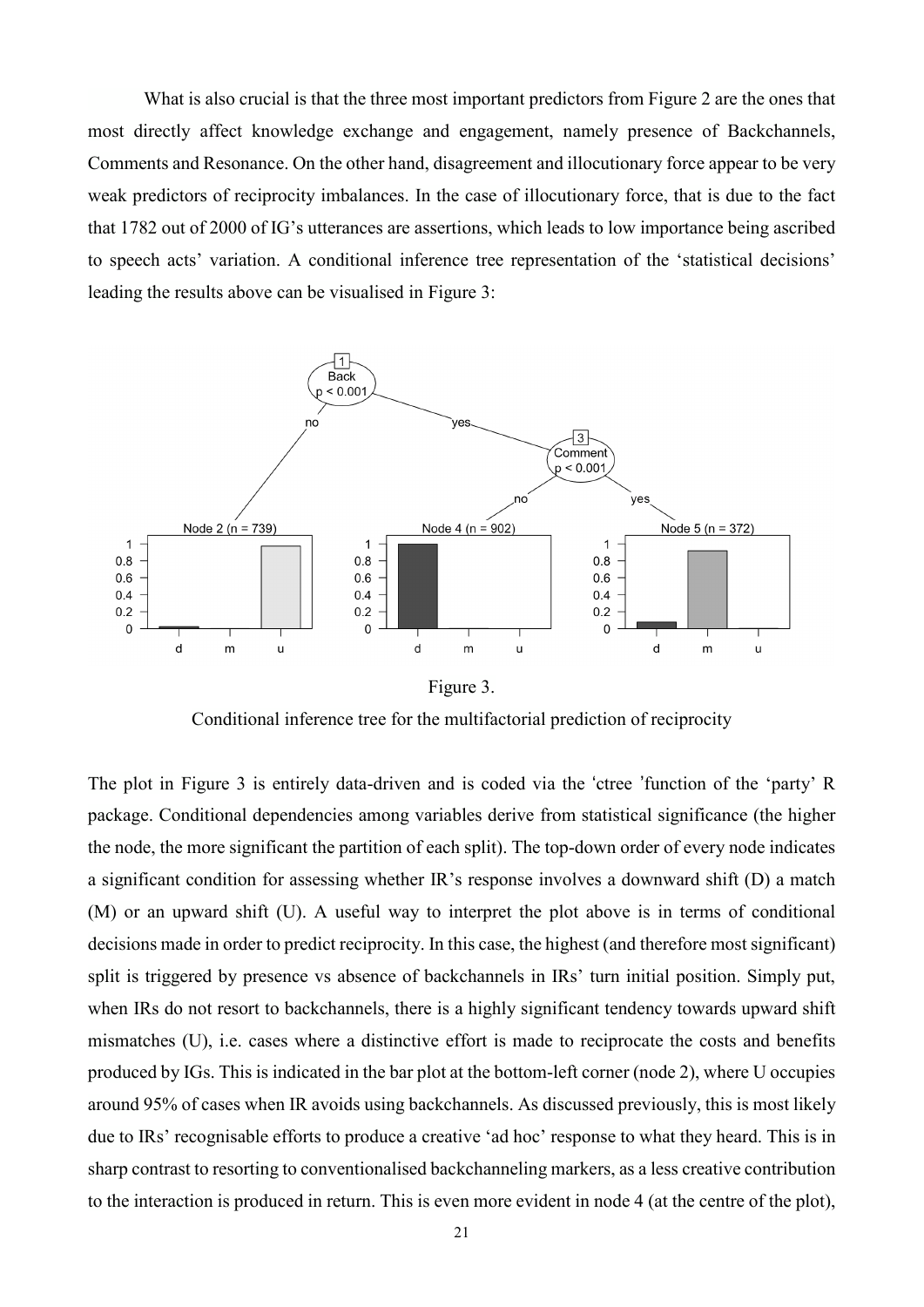indicating an overwhelming tendency towards downward shifts (D) in contexts where IR simply acknowledges what s/he was told yet without producing any additional comment. Consider example (8) below.

```
(8)
```
IG: 基本就是两,两栋烧掉。

jīběn jiùshì liǎng, liǎng dòng shāodiào basically just. two, two CLAS burn-down 'Basically both buildings burned down' IR: 哦。

> ò BACK 'Oh.'

> > Callhome / 003

In example (8) an older IG informs IR of a house of a relative that caught fire. IR merely replies with 哦 *ò* 'Oh', which in Chinese is a highly conventionalised backchannel for the acknowledgment that what is heard is novel and surprising information. However, IR does not creatively respond to what was said by IG. That is, while she indeed marks IG's statement as novel, she does not contribute to knowledge exchange, i.e. no propositional information is produced in return for what she just heard from IG. Similarly, engagement is also not overtly marked, as no elements of IG's utterance are reelaborated in IR's turn, as no elements of resonance are present. On the other hand, Figure 3 also shows that propositional contribution to knowledge exchange counterbalances this and determines a matching reciprocity (M) rather than a downward mismatch (D). This is particularly evident in node 5 (bottom-right) in contrast to node 4 (center).

All in all, 5 key results clearly emerge from both models in Figures 2 and 3:

- i. The socio-cultural component of epistemic status of age does not affect speakers' interactional tendencies towards epistemic reciprocity. This confirms the questionnaire results in section 4.3.
- ii. The three most important dimensions of epistemic reciprocity are backchanneling strategies, presence of contentful comments and resonance.
- iii. These three predictors indicate that a negative mismatch in reciprocity is likely to arise when information given is simply acknowledged, without some new propositional information being produced in return.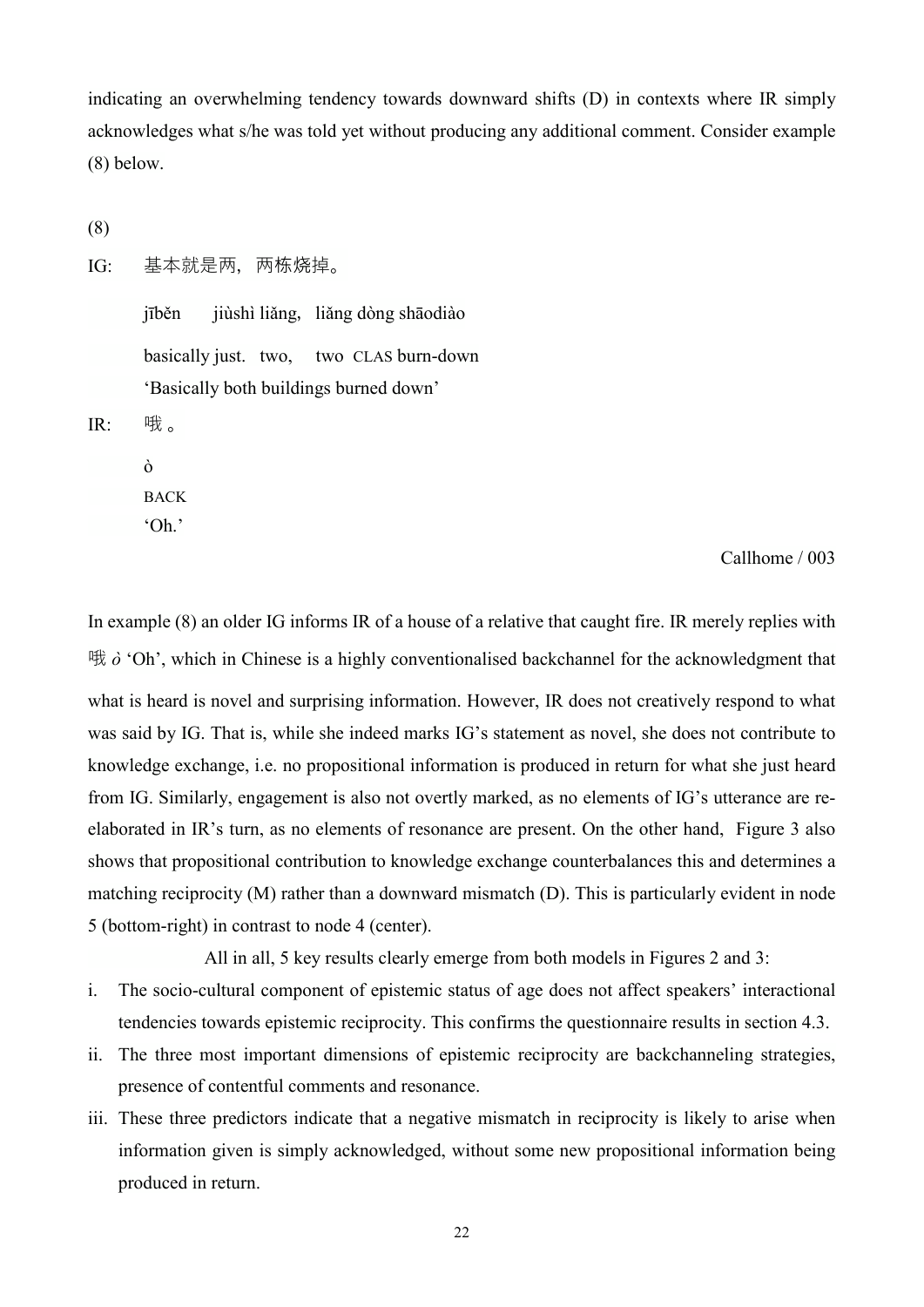- iv. Negative mismatches in reciprocity correlate with lack of overt engagement (e.g. lack of resonance) and lack of knowledge exchange (i.e. lack of propositional comments in return for what has been said).
- v. Positive mismatches in reciprocity correlate with the absence of highly conventionalised backchanneling strategies. This suggests that responses that are creatively produced 'on the fly' (cf. Tantucci & Di Cristofaro ) are more likely to have a positive correlation with politeness.

### **4.6 Epistemic reciprocity and illocutionary force**

In this section we finally aim to represent holistically the degree and distribution of reciprocity across all the 2000 adjacency pairs of our study. While illocutionary force was not a significant predictor in combination with the other covariants, that was due to disproportionally high distribution of assertions. Such disproportion in our case is important for capturing the density of interactional patterns of epistemic reciprocity that involve factual information. This is illustrated in the network graph below:



### Figure 5.

Networks of reciprocal (mis)matching among IG and IR's speech acts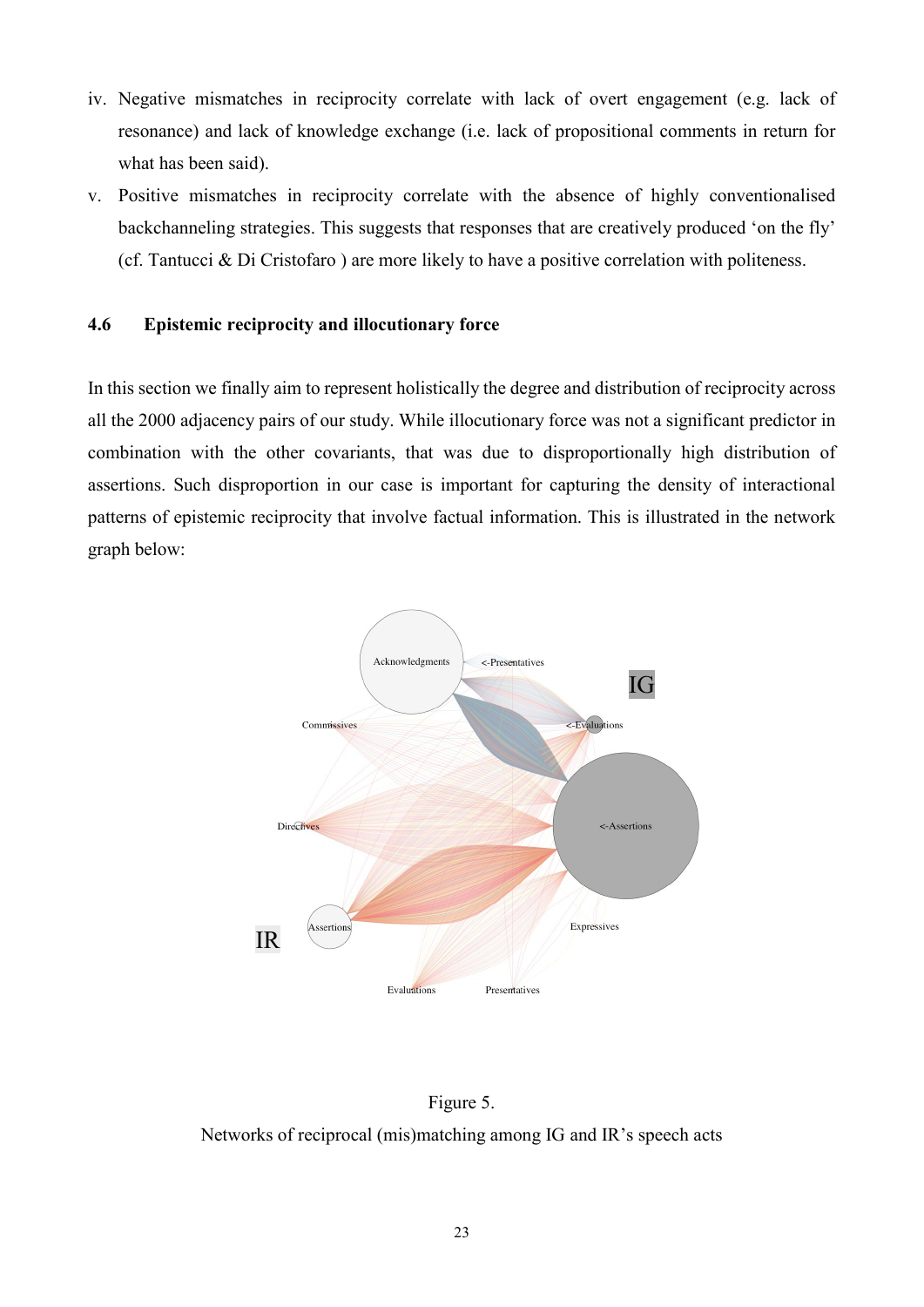The ties connecting the bubbles in Figure 5 above represent all the adjacency pairs of this study. They show the degree of reciprocity that IRs' produced as a result of IG's representative speech acts. The latter are labeled as '←Presentatives', '←Evaluations' and '←Assertions' and correspond to the three grey bubbles at the top right corner of each graph. All the remaining bubbles appearing in light grey at the left hand side stand for IR's speech acts that have been made in response to IG. For each speech act, the bigger the bubble, the higher the frequency. Finally – and most crucially – degrees of reciprocity are expressed by the colour of each tie: blue expressing a downward shift (D), yellow a match (M) and red an upward shift (U).

Figure 5 clearly shows how assertions that are responded to with acknowledgements normally lead to a downward shift (hence the dense blue coloured connections between ←Assertions and Acknowledgements). This is due to the fact that acknowledgements very often simply underpin the bare use of conventionalised backchanneling markers. Conversely, when  $\leftarrow$ Assertions are reciprocated with speech acts that are more likely to deliver factual and contentful information in return, the colour of the ties shifts in between being yellow (M) and red (U). This is most evident in the case of IRs' use of assertions in response to assertions made by IGs. In line with the discussion on illocutionary force and epistemicity in section 3.1, this result crucially supports the idea of a distinctively higher value ascribed to assertively factual information. On the other hand, presentative and evaluative speech acts tend to be far less frequent both in first and second pair parts, as indicated by the scarse number of ties in Figure 5.

All in all, what our data consistently show is that bare acknowledgment 'is not enough' to match the costs and benefits produced by an information giver. What is generally necessary in order to avoid a downward shift, is that some 'ad hoc 'propositional knowledge must be produced in return.

#### **5. Discussion**

Two fundamental component emerged in the analysis of epistemic reciprocity in our data: engagement and knowledge exchange. Speech acts of information transmission are 'valued 'the most when IR returns IG's efforts by producing some propositional content in return, on the one hand, and by resonating with what they heard, on the other. More specifically, from our study two epistemic. Two epistemic maxims of the PIR are in action for determining 'currency' needed to reciprocate speech acts of information transmission:

### **Engagement (E) maxim**:

#### *Be interested*:

i. Overtly engage with P so as to convey that P is relevant.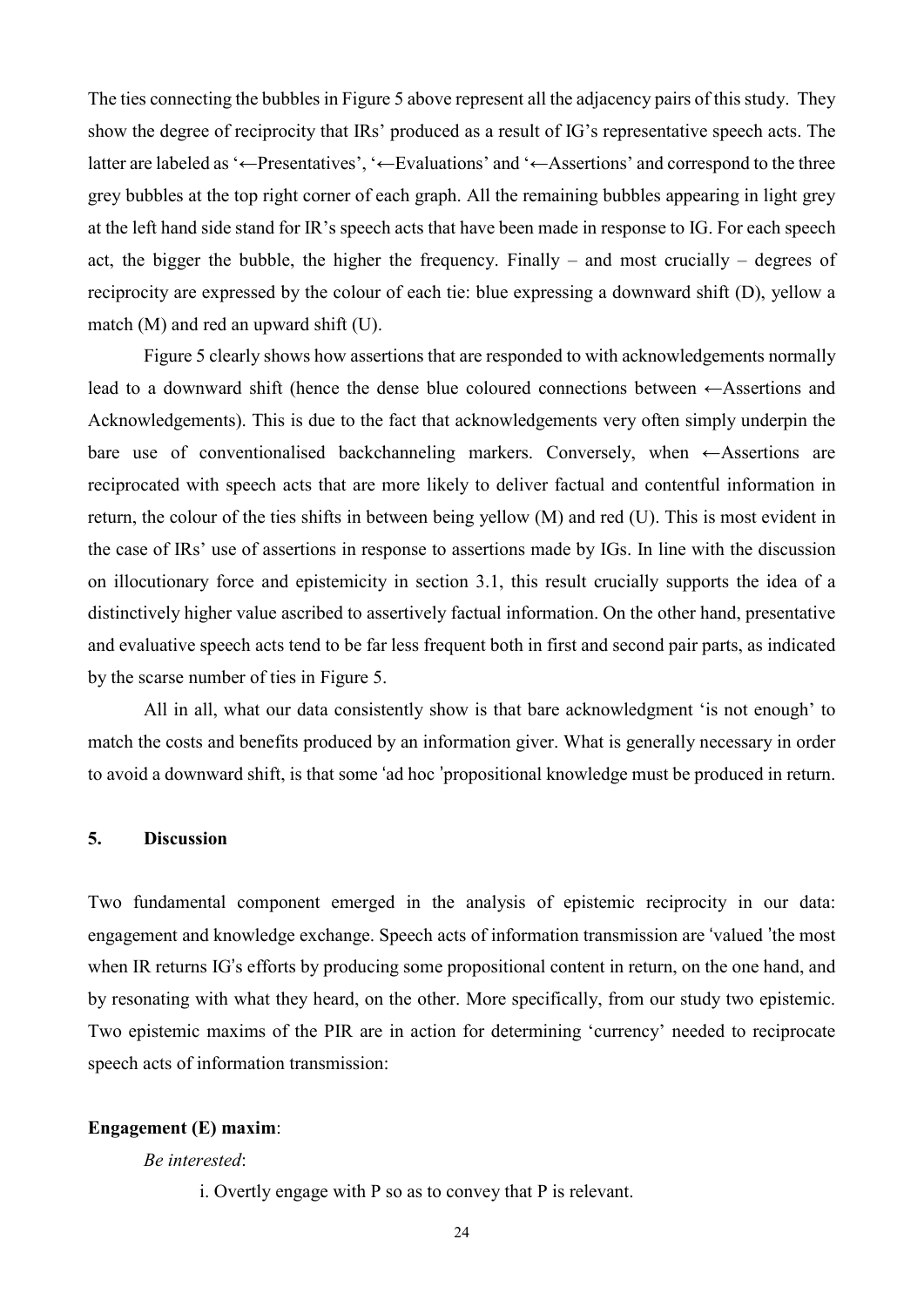ii. Avoid responding to P with information that bears no relevance to P.

# **Knowledge exchange (Ke) maxim**:

*Be interesting in return*:

- i. Produce new propositional knowledge Q in return to P.
- ii. Avoid absence of any propositional knowledge (either P or Q) in return to P.

The **E maxim** was manipulated via presence of resonance, backchanneling and generation of propositional information. Respectively, resonance has been addressed as a textual indicator of engagement as IR re-uses the linguistic material of IG. A statistically significant tendency of IR not to use and re-combine words and constructions uttered by IG is a formal indicator of lack of overt engagement with IR's language. On a large scale, this is an important clue of absence of propositional strategies to mark whether IG's message is distinctively relevant. Consistent absence of resonance constitutes textual evidence of IR's lack of interest towards IG's speech. The most obvious tendency in this regard are silence or mere backchanneling, which were perceived as the least effortful ways to reciprocate IG's cost and benefits.

The **K<sub>e</sub>** maxim was addressed via backchanneling and presence of a propositional comment in return to IG. If either silence or mere backchanneling would occur as a response to information transmission, there would be no knowledge exchange, hence a tendency towards a perceived downward mismatch in reciprocity. If information transmission were reciprocated with an utterance that does not include a backchanneling marker, that would be perceived as a marked effort to contribute to knowledge exchange. The reason for this is arguably that utterances that are realised entirely 'on the fly' (i.e. without highly conventionalised components of acknowledgment) would be perceived as comparatively more creative ways to reciprocate the costs and benefits of IGs. This (i) aspect of the Ke maxim is in line with Leech's interest principle, "*Say what is unpredictable, and hence interesting* (1983: 146). This suggests that highly conventionalised and recurrent behaviour may involve politic conduct (cf. Watts 2003) and contextual appropriateness, but is rarely a source of a markedly positive 'surplus' of politeness. Epistemic interactions that are characterised by E and K**<sup>e</sup>** maxims include textual evidence that IG is *interested* in IR's speech on the one hand, but also willing to make the effort to *be interesting in return*, and therefore reciprocate IG's behavioural efforts.

The E and  $K_e$  maxims of epistemic reciprocity are clearly connected with Sperber & Wilson's (2004) Relevance Theory, which in turn states that an ostensive stimulus is optimally relevant when:

- i. It is relevant enough to be worth the audience's processing effort.
- ii. It is the most relevant one compatible with communicator's abilities and preferences.

(Sperber & Wilson 2004: 612)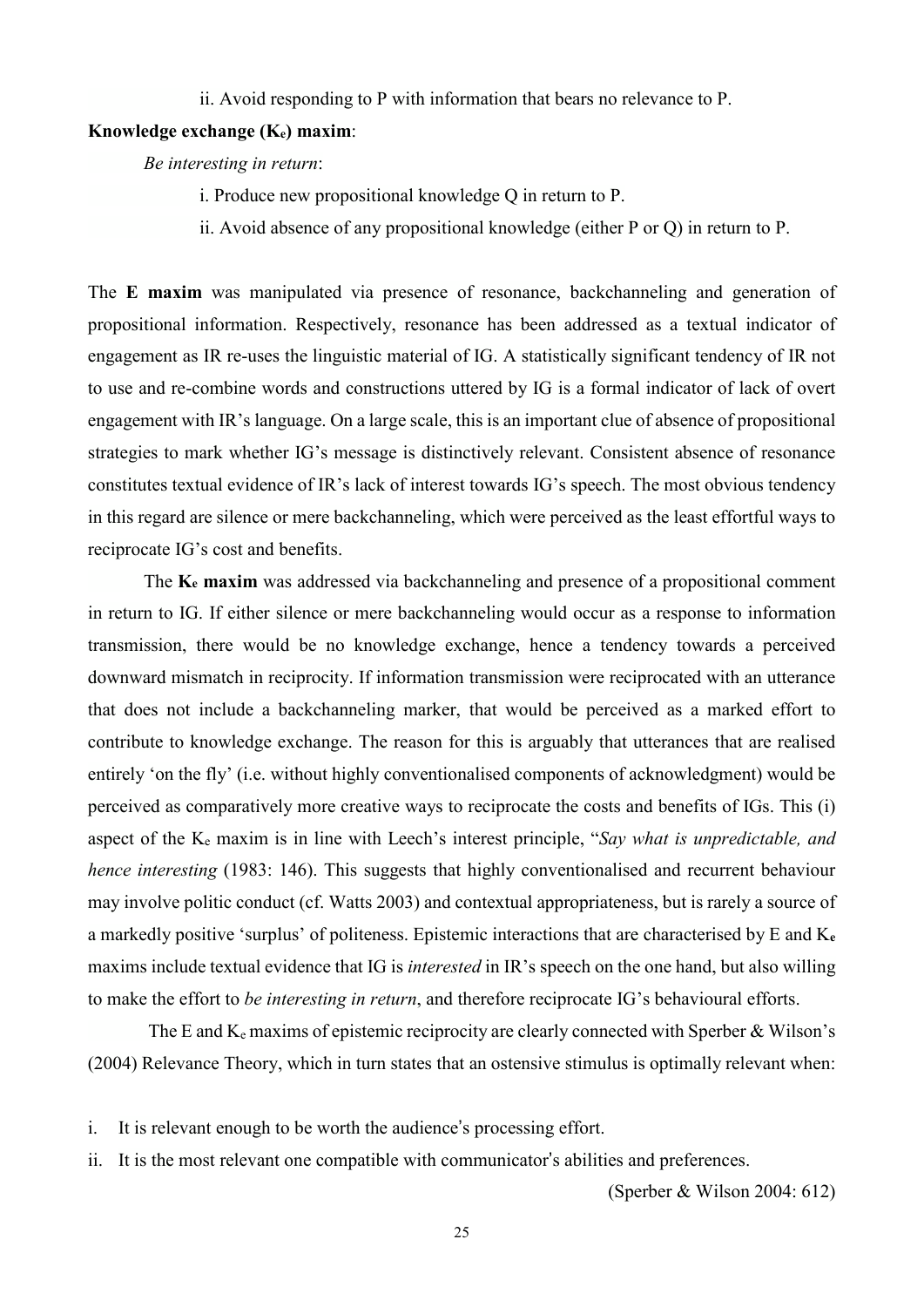When either or both E or  $K_e$  are deficient, a mismatch in reciprocity is likely to arise, which constitutes a formal indicator of potential absence of either i. or ii. and that the presumption of relevance is not satisfied. What is key here is that whilst relevance theory guides the communication of information and information processing, reciprocity is equally needed to account for the social expectation that relevant information should be 'acknowledged' through interaction, with obvious consequences for (im)politeness. The gradient dimension of reciprocity here is crucial, as the aim is not to assess what is impolite and what is polite in absolute terms, but rather to 'measure 'degrees of (im)politeness that are perceived due to (im)balances of social payments between social actors in context. This is an important characteristic of the PIR, as it allows to analyse situated perceptions of (im)politeness for speech acts that have rarely been taken into consideration in the literature, as in the present case of information transmission.

#### **6. Conclusions**

This paper further implemented the Principle of (Im)politeness Reciprocity PIR (Culpeper & Tantucci 2021) with a specific focus on information transmission. Both a Likert-scale questionnaire and data from the Mandarin Callhome corpus clearly indicate that epistemic reciprocity underpins a social balance of payments that is primarily driven by two maxims of information transmission, respectively the engagement **E maxim** (*be interested*) and the knowledge exchange **Ke maxim** (*be interesting in return*). This means that the costs and benefits produced by an information giver (IG) who spontaneously provides new information are positively reciprocated when elements of engagement and contentful information transmission are produced in return. Along a gradient scale of responsive behaviours, lack of engagement and/or knowledge exchange have a negative impact on the maintenance of reciprocity. Expectations of matching information transmission are arguably licensed by (proto)social cooperation, which requires as equal as possible a distribution of costs and benefits produced and received among members of the group. In the present case of representatives, only acquiring information without producing knowledge in return may be perceived as the behaviour of an 'epistemic free-rider', viz. as someone who enjoys the benefits of being granted information without reciprocating the effort with an epistemically 'valuable 'action in return.

While this model must be corroborated by further data from different languages, cultures and situation types (e.g. contexts in which information transmission is elicited rather than given spontaneously, or ones with different social distances and power conditions at play), nonetheless this case-study may still provide a baseline for some important speculations. The fact that age mismatch did not significantly inhibit the E and the Ke maxims in a strongly Confucian culture such as the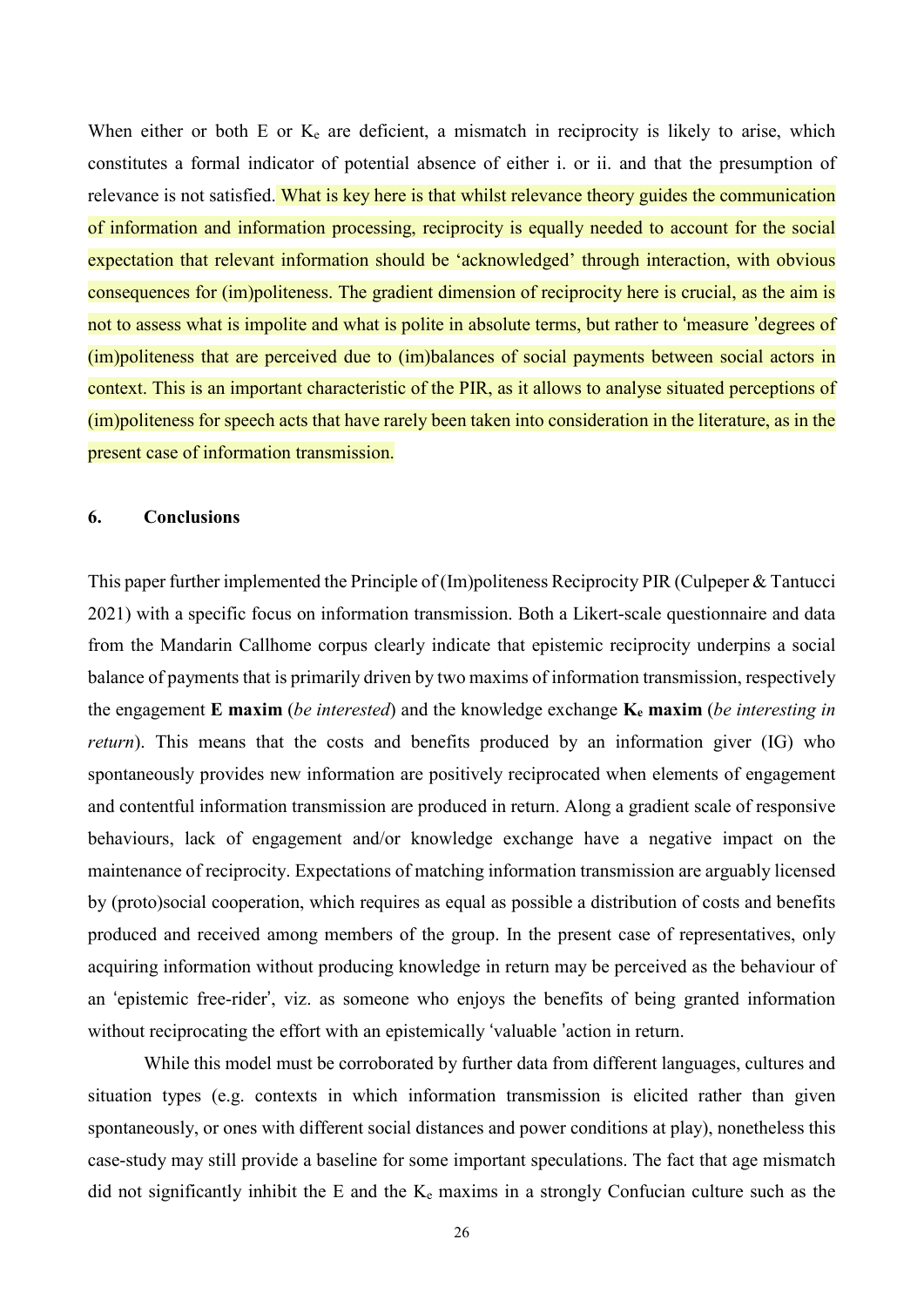Chinese one suggests that epistemic reciprocity may, to a degree, remain relatively unconstrained by culture-specific elements of epistemic status. Further research centred on epistemic reciprocity and contextual/cultural variation is needed to verify this. Finally, the paper emphasises that, as the PIR would predict, (mis)matches of (im)politeness tend to correlate with some degree of 'ad hoc' creativity, while highly conventionalised behaviour is normally associated with matching balance of social payments.

## **References**

- Alexander, R. D. (1987). *The biology of moral systems*. New York: Aldine.
- Arbib, M. A. (2012). *How the brain got language: The mirror system hypothesis*. Oxford: Oxford University Press.
- Tantucci, V. (2016a). Toward a typology of constative speech acts: Actions beyond evidentiality, epistemic modality, and factuality. *Intercultural Pragmatics*, *13*(2), 181-209.
- Tantucci. (2016) Tantucci, V. (2016). Textual factualization: The phenomenology of assertive reformulation and presupposition during a speech event. *Journal of Pragmatics*, *101*, 155-171.

Tantucci, V. (2021). *Language and social minds: The semantics and pragmatics of intersubjectivity.*

Cambridge: Cambridge University Press.

- Tantucci, V., & Di Cristofaro, M. (2020). Entrenchment inhibition: Constructional change and repetitive behaviour can be in competition with large-scale "recompositional" creativity. *Corpus Linguistics and Linguistic Theory*, 16(3), 547-579.
- Tantucci, V., & Wang, A. (2018). Illocutional concurrences: The case of evaluative speech acts and face-work in spoken Mandarin and American English. *Journal of Pragmatics*, *138*, 60-76.
- Tantucci, V., & Wang, A. (2020a). Diachronic change of rapport orientation and sentence-periphery in Mandarin. *Discourse Studies*, *22*(2), 146-173.
- Tantucci, V., & Wang, A. (2020b). From co-actions to intersubjectivity throughout Chinese ontogeny: A usage-based analysis of knowledge ascription and expected agreement. *Journal*

 *of Pragmatics*, *167*, 98-115.

Tantucci, V., & Wang, A. (2021). Resonance and engagement through (dis-) agreement: Evidence of

persistent constructional priming from Mandarin naturalistic interaction. *Journal of Pragmatics*, *175*, 94-111.

Tantucci, V., & Wang, A. (2022a). Resonance as an Applied Predictor of Cross-Cultural Interaction:

 Constructional Priming in Mandarin and American English Interaction. *Applied Linguistics*, *43*(1), 115-146.

- Tantucci, V., & Wang, A. (2022b). Dialogic Priming and Dynamic Resonance in Autism: Creativity Competing with Engagement in Chinese Children with ASD. *Journal of Autism and Developmental Disorders*, 1-17.
- Tantucci, V., Culpeper, J., & Di Cristofaro, M. (2018). Dynamic resonance and social reciprocity in language change: The case of Good morrow. *Language Sciences*, *68*, 6-21.
- Barclay, P. (2012) Proximate and ultimate causes of strong reciprocity and punishment. *Behavioral and Brain Sciences* 35(1):16–17.
- Bavelas, J., Gerwing, J., & Healing, S. (2017). Doing mutual understanding. Calibrating with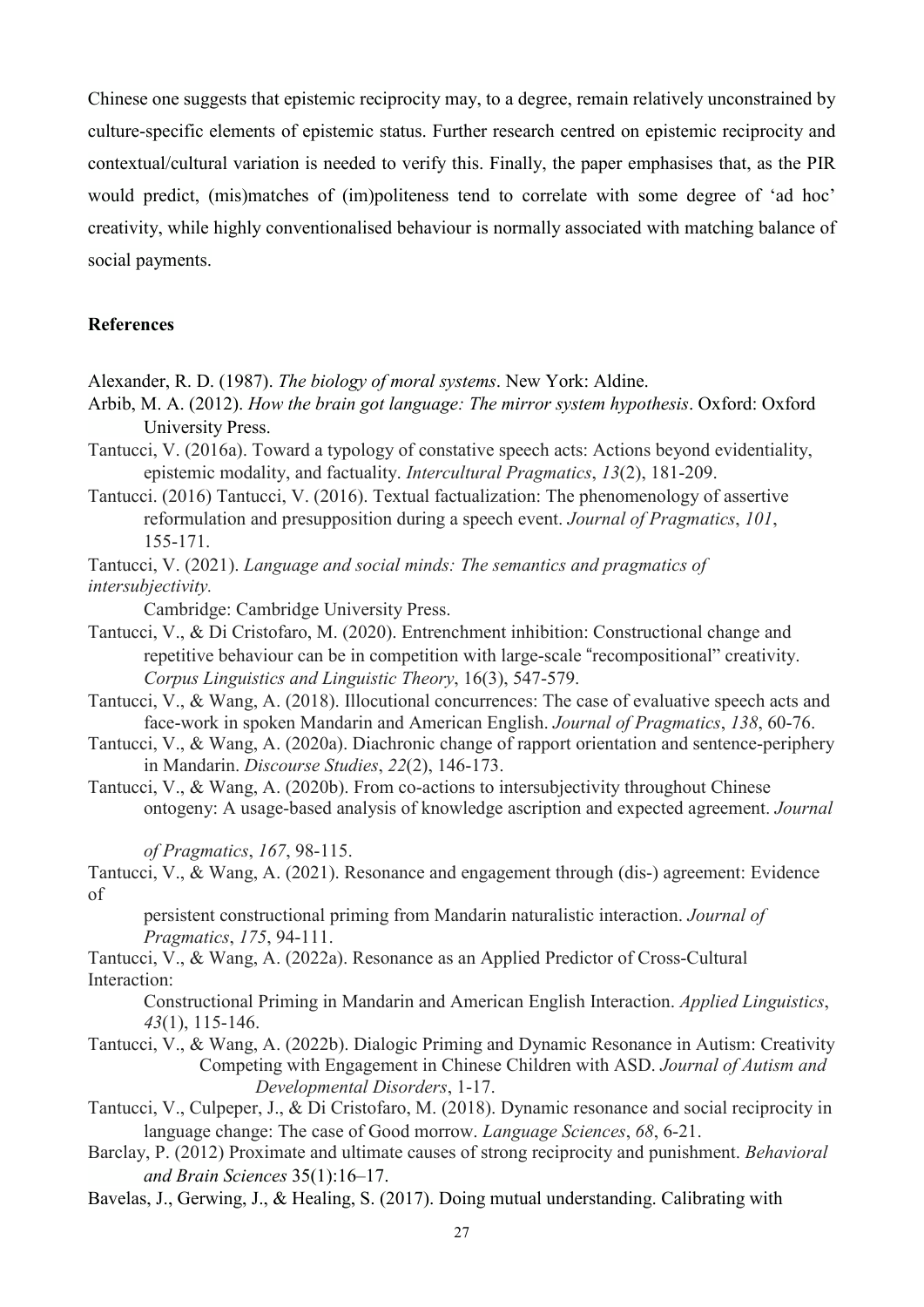micro-sequences in face-to-face dialogue. *Journal of Pragmatics*, *121*, 91-112.

- Berger, PL & Luckmann, T .(1967). *The Social Construction of Reality*. London: Allen Lane.
- Birch, S. A., Vauthier, S. A., & Bloom, P. (2008). Three-and four-year-olds spontaneously use others' past performance to guide their learning. *Cognition*, *107*(3), 1018-1034.
- Brown, P., Levinson, S. C., & Levinson, S. C. (1987). *Politeness: Some universals in language usage*. Cambridge: Cambridge University Press.
- Bruce, B., Hansson, K., & Nettelbladt, U. (2010). Assertiveness, responsiveness, and reciprocity in verbal interaction: Dialogues between children with SLI and peers with typical language development. *First Language*, *30*(3-4), 493-507.
- Call, J., & Tomasello, M. (1999). A nonverbal false belief task: The performance of children and

great apes. *Child development*, *70*(2), 381-395.

Clément, F., Koenig, M. A. & Harris, P. 2004: The ontogeny of trust. *Mind & Language*, 19, 360– 79.

Cosmides, L ., & Tooby, J . (1992) . Cognitive adaptations for social exchange . In J . H . Barkow, L. Cosmides, & J . Tooby (Eds .), *The adapted mind: Evolutionary psychology and the generation of culture* (pp . 163–228) . Oxford, UK: Oxford University Press.

Couillard, N. L., & Woodward, A. L. (1999). Children's comprehension of deceptive points. *British Journal of Developmental Psychology*, *17*(4), 515-521.

- Culpeper, J. (2011). *Impoliteness: Using language to cause offence*. Cambridge: Cambridge University Press.
- Culpeper, J., Oliver, S., & Tantucci, V. (forthcoming). Politeness reciprocity in Shakespeare's dialogue: The case of thanks. *Journal of Historical Pragmatics*.
- Culpeper, J., & Tantucci, V. (2021). The principle of (im) politeness reciprocity. *Journal of pragmatics*, 175, 146-164.
- Faller, M. T. (2002). Semantics and pragmatics of evidentials in Cuzco Quechua. Stanford University.
- Drew, P. (1991). Asymmetries of knowledge in conversational interactions. In: Markova I & Foppa K (eds) *Asymmetries in Dialogue. Hemel Hempstead*: Harvester Wheatsheaf, pp. 29–48.
- Du Bois, J. W. (2014). Towards a dialogic syntax. *Cognitive Linguistics*, *25*(3), 359-410.
- Fey, M. (1986). *Language intervention with young children*. Boston, MA: College-Hill.

Gallois, Cyndy, Ogay, Tania, Giles, Howard. (2005). Communication Accommodation Theory: A look Back and a Look Ahead. In: Gudykunst, William B. (Ed.),

*Theorizing About Intercultural Communication*. Sage, Thousand Oaks, CA, pp. 121–148.

Garfinkel, H. (1967). *Studies in Ethnomethodology*. Englewood Cliffs, NJ: Prentice Hall.

- Gintis, H., Henrich, J., Bowles, S., Boyd, R., & Fehr, E. (2008). Strong reciprocity and the roots of human morality. *Social Justice Research*, *21*(2), 241-253.
- Gouldner, A. W. (1960). The norm of reciprocity: A preliminary statement. *American sociological review*, 161-178.
- Guydish, A. J., D'Arcey, J. T., & Fox Tree, J. E. (2020). Reciprocity in conversation. Language and Speech. Advanced online publication. https://doi.org/10.1177/0023830920972742.
- Hadley, P., & Rice, M. (1991). Conversational responsiveness of speech- and language-impaired preschoolers. *Journal of Speech and Hearing Research*, 34, 1308–1317.
- Harris, P. and Nuñez, M. (1996). Understanding of permission rules by preschool children. *Child Development*, 67, 1572–91.
- Heritage, J. (2012). The epistemic engine: Sequence organization and territories of knowledge. *Research on Language & Social Interaction*, *45*(1), 30-52.
- Heritage, J. (2013). Action formation and its epistemic (and other) backgrounds. *Discourse Studies*, *15*(5), 551-578.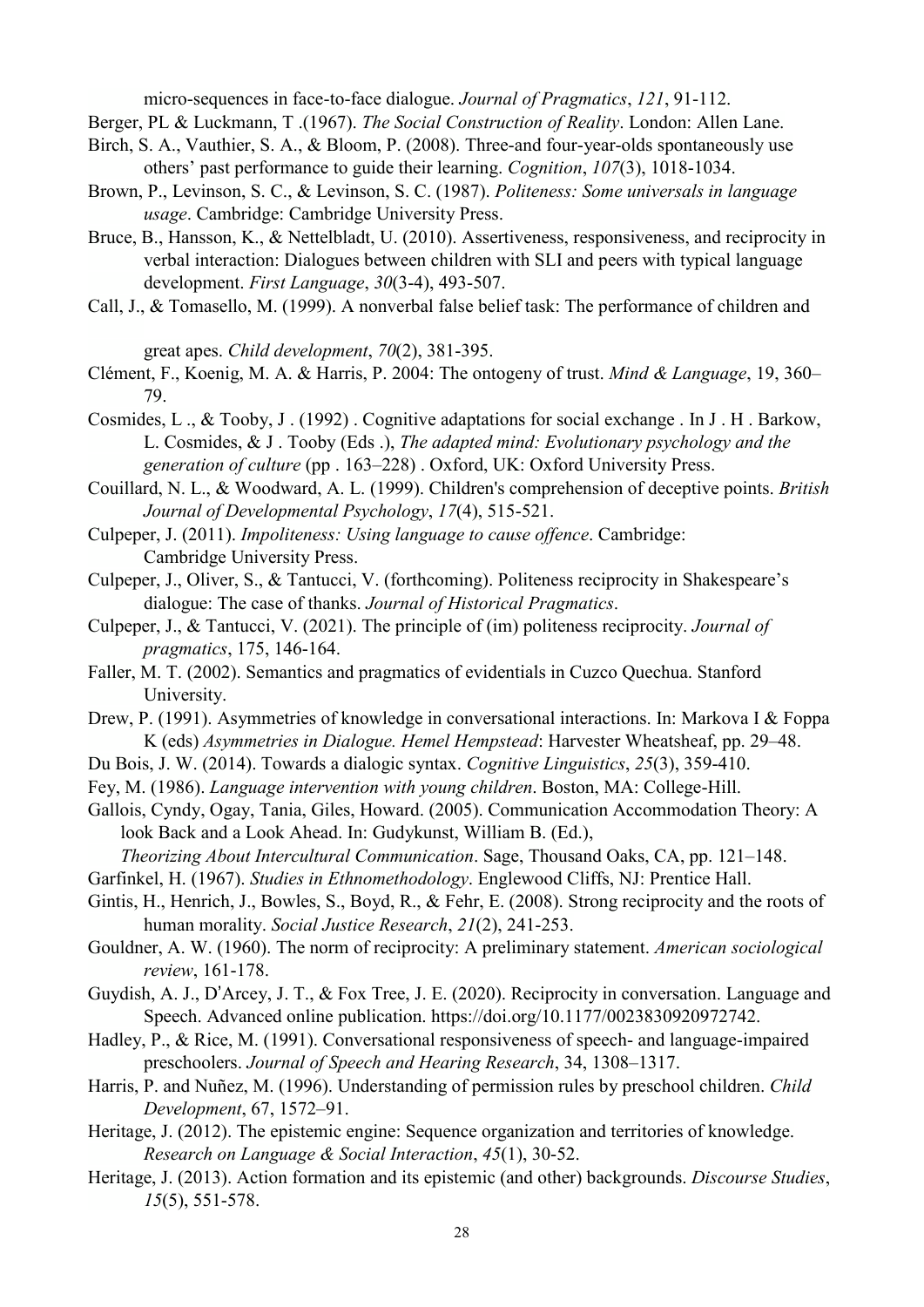- Ho, T. K. (1995, August). Random decision forests. In *Proceedings of 3rd international conference on document analysis and recognition* (Vol. 1, pp. 278-282). IEEE.
- Hothorn, T., Hornik, K., & Zeileis, A. (2006). Unbiased recursive partitioning: A conditional inference framework. *Journal of Computational and Graphical statistics*, *15*(3), 651-674.
- Hsu, C. F. (1998). Relationships between family characteristics and communication apprehension. *Communication Research Reports*, *15*(1), 91-98.
- Hsu, C. F. S. (2002). The influence of self-construals, family and teacher communication patterns on communication apprehension among college students in Taiwan. *Communication Reports*, *15*(2), 123-132.
- Jary, M. (2010). *Assertion*. New York: Palgrave Macmillan.
- Kamio, A. (1997). *Territory of information*. Amsterdam: J. Benjamins.
- Kissine, M. (2013). *From utterances to speech acts*. Cambridge: Cambridge University Press.
- Köymen, B., & Kyratzis, A. (2014). Dialogic syntax and complement constructions in toddlers' peer interactions. *Cognitive Linguistics*, *25*(3), 497-521.
- Lahey, M. (1988). *Language disorders and language development*. New York: Macmillan.
- Lampinen, J. M., & Smith, V. L. (1995). The incredible (and sometimes incredulous) child witness: Child eyewitnesses' sensitivity to source credibility cues. *Journal of Applied Psychology*, *80*(5), 621.
- Leech, G. N. (1983). *Principles of Pragmatics*. London-New-York: Longman.
- Levinson, S. C. (2000). *Presumptive meanings: The theory of generalized conversational implicature*. MIT press.
- Levinson, S.C. (2012). Interrogative intimations: On a possible social economics of interrogatives. In: De Ruiter J-P (ed.) Questions: Formal, Functional and Interactional Perspectives. Cambridge: Cambridge University Press, pp. 11–32.
- Levinson, S. C. (2016). Turn-taking in human communication–origins and implications for language processing. *Trends in cognitive sciences*, *20*(1), 6-14.
- Levshina, N. (2015). *How to do linguistics with R: Data exploration and statistical analysis*. Amsterdam: John Benjamins Publishing Company.
- Maynard, D. (2003). *Bad News, Good News: Conversational Order in Everyday Talk and Clinical Settings*. Chicago, IL: University of Chicago Press.
- Meltzoff, A. N., & Moore, M. K. (1977). Imitation of facial and manual gestures by human neonates. *Science*, *198*(4312), 75-78.
- Milinski, M., Semmann, D., & Krambeck, H. (2002). Donors to charity gain in both indirect reciprocity and political reputation. *Proceedings of the Royal Society of London. Series B: Biological Sciences*, *269*(1494), 881-883.
- Nowak, M. A., & Sigmund, K. (1998). Evolution of indirect reciprocity by image scoring. *Nature*, *393*(6685), 573-577.
- Nuyts, J. (1999). *Epistemic modality, language, and conceptualization*. Amsterdam: John Benjamins.
- O'Madagain, C., & Tomasello, M. (2021). Joint attention to mental content and the social origin of reasoning. *Synthese*, *198*(5), 4057-4078.
- Ohashi, J. (2008). Linguistic rituals for thanking in Japanese: Balancing obligations. *Journal of pragmatics*, *40*(12), 2150-2174.
- Ohashi, J. (2010). Balancing obligations: Bowing and linguistic features in thanking in Japanese. Journal of Politeness Research: Language, Behavior, Culture, 6, 183–214.
- Palmer, F. R. (2001). *Mood and modality*. Cambridge: Cambridge university press.
- Pollner, M. (1987). *Mundane Reason: Reality in Everyday and Sociological Discourse*. Cambridge:Cambridge University Press.
- Reed, B. S. (2020). Reconceptualizing mirroring: Sound imitation and rapport in naturally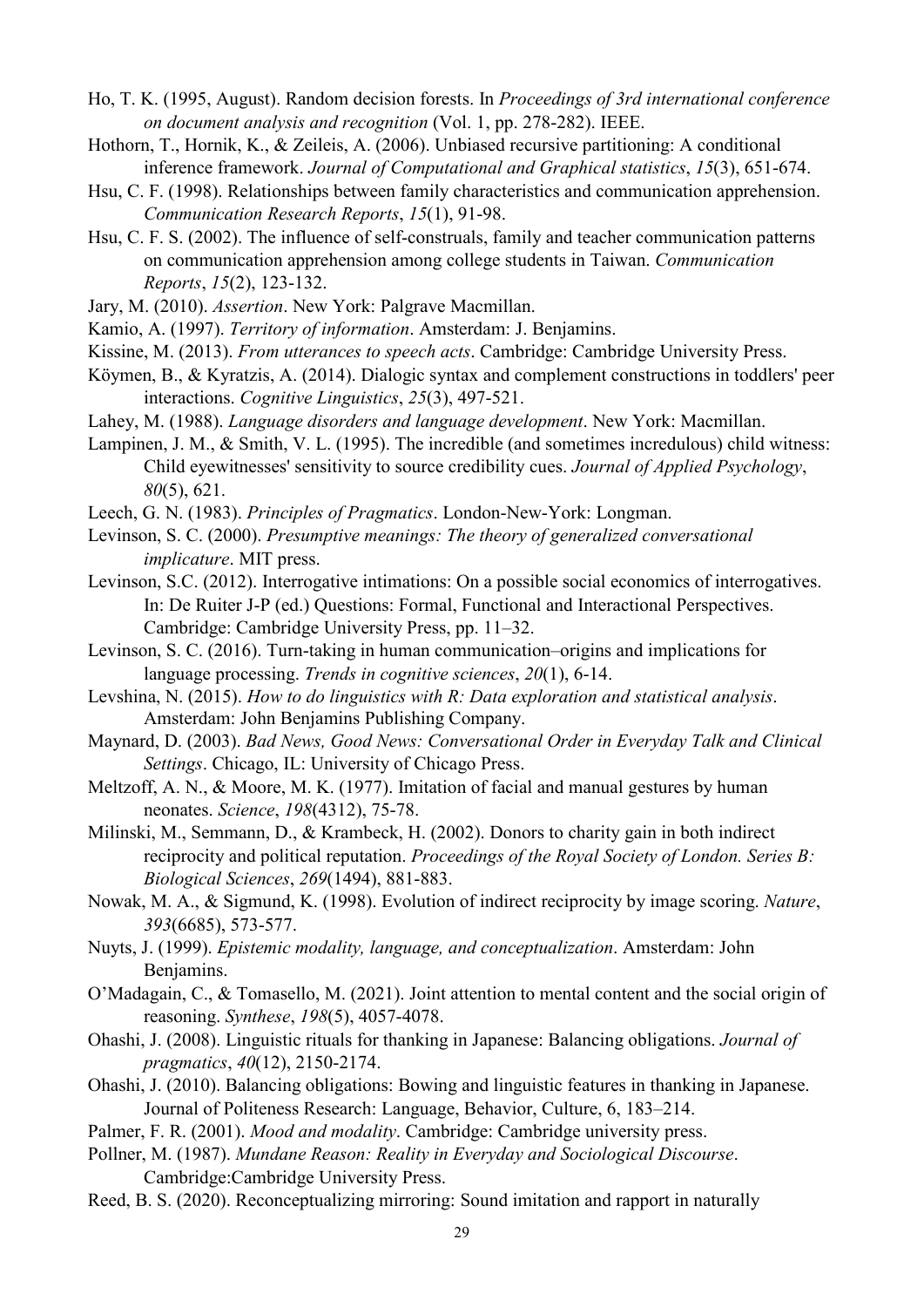occurring interaction. *Journal of Pragmatics*, *167*, 131-151.

- Rühlemann, C. (2018). *Corpus linguistics for pragmatics: A guide for research*. London: Routledge.
- Salmon, C., & Crawford, C. (2008). Evolutionary psychology: The historical context. In *Foundations of evolutionary psychology* (pp. 1–21). New York: Taylor & Francis.
- Sacks, H. (1984). On doing 'being ordinary'. In: Atkinson JM and Heritage J (eds) Structures of Social Action: Studies in Conversation Analysis. Cambridge: Cambridge University Press, pp. 413–429.
- Scofield, J., & Behrend, D. A. (2008). Learning words from reliable and unreliable speakers. *Cognitive Development*, *23*(2), 278-290.
- Searle, J. R. (1976). A classification of illocutionary acts1. *Language in society*, *5*(1), 1-23.
- Smith, A. (2013) Moral blame and moral protest. In: Blame: Its nature and norms, ed. D. J. Coates & N. A. Tognazzini, pp. 27–48. Oxford University Press. [aMT]
- Spencer-Oatey, H. (2002). Managing rapport in talk: Using rapport sensitive incidents to explore the motivational concerns underlying the management of relations. *Journal of pragmatics*, *34*(5), 529-545.
- Spencer-Oatey, H. (Ed.). (2008). *Culturally speaking second edition: Culture, communication and politeness theory*. Bloomsbury Publishing.
- Sperber, D., Clément, F., Heintz, C., Mascaro, O., Mercier, H., Origgi, G., & Wilson, D. (2010). Epistemic vigilance. *Mind & Language*, *25*(4), 359-393.
- Sperber, D. & Wilson, D. (2004). Relevance theory. In: *The Handbook of Pragmatics,* L. R. Horn & G. Ward (Eds.). NJ: Blackwell Publishing.
- Stivers T., Mondada L. & Steensig, J. (2011) Knowledge, morality and affiliation in social interaction. In: Stivers T, Mondada L and Steensig J (eds) *The Morality of Knowledge in Conversation*. Cambridge: Cambridge University Press.
- Tagliamonte, S. A., & Baayen, R. H. (2012). Models, forests, and trees of York English: Was/were variation as a case study for statistical practice. *Language variation and change*, *24*(2), 135-178.
- Tomasello, M. (2019). *Becoming human*. Harvard: Harvard University Press.
- Tomasello, M. (2020). The moral psychology of obligation. *Behavioral and Brain Sciences*, *43*.
- Trivers, R. L. (1971). The evolution of reciprocal altruism. *The Quarterly review of biology*, *46*(1), 35-57.
- Trivers, R.L. (1985). *Social evolution*. Menlo Park, CA: Benjamin-Cummings.
- Usami, Mayumi. (2002). *Discourse Politeness in Japanese Conversation*. Hituzi Syobo, Tokyo.
- Van Eijck, J., & Visser, A. (2010). Dynamic semantics. In E. N. Zalta (Ed.), *The Stanford encyclopedia of philosophy*. Retrieved from
- Van Olmen, Daniël and Tantucci, Vittorio. "Getting attention in different languages: A usage-based
- approach to parenthetical look in Chinese, Dutch, English, and Italian" Intercultural Pragmatics,
- vol. 19, no. 2, 2022, pp. 141-181. https://doi.org/10.1515/ip-2022-2001
	- [http://plato.stanford.edu/archives/fall2010/entries/dynamic-semantics/.](http://plato.stanford.edu/archives/fall2010/entries/dynamic-semantics/)
- Von Rohr, C. R., Burkart, J. M., & Van Schaik, C. P. (2011). Evolutionary precursors of social norms in chimpanzees: a new approach. *Biology & Philosophy*, *26*(1), 1-30.
- Zhang, Q. (2007). Family communication patterns and conflict styles in Chinese parent-child relationships. *Communication Quarterly*, *55*(1), 113-128.
- Watts, R. J. (2003). *Politeness*. Cambridge: Cambridge University Press.
- Werkhofer, Konrad T. (2005) [1992]. Traditional and modern views: the social constitution and the power of politeness. In: Watts, R.J., Ide, S., Ehlich, K. (Eds.), *Politeness in Language: Studies in its History, Theory and Practice*, second ed. Mouton de Gruyter, Berlin and New York, pp. 155–199.